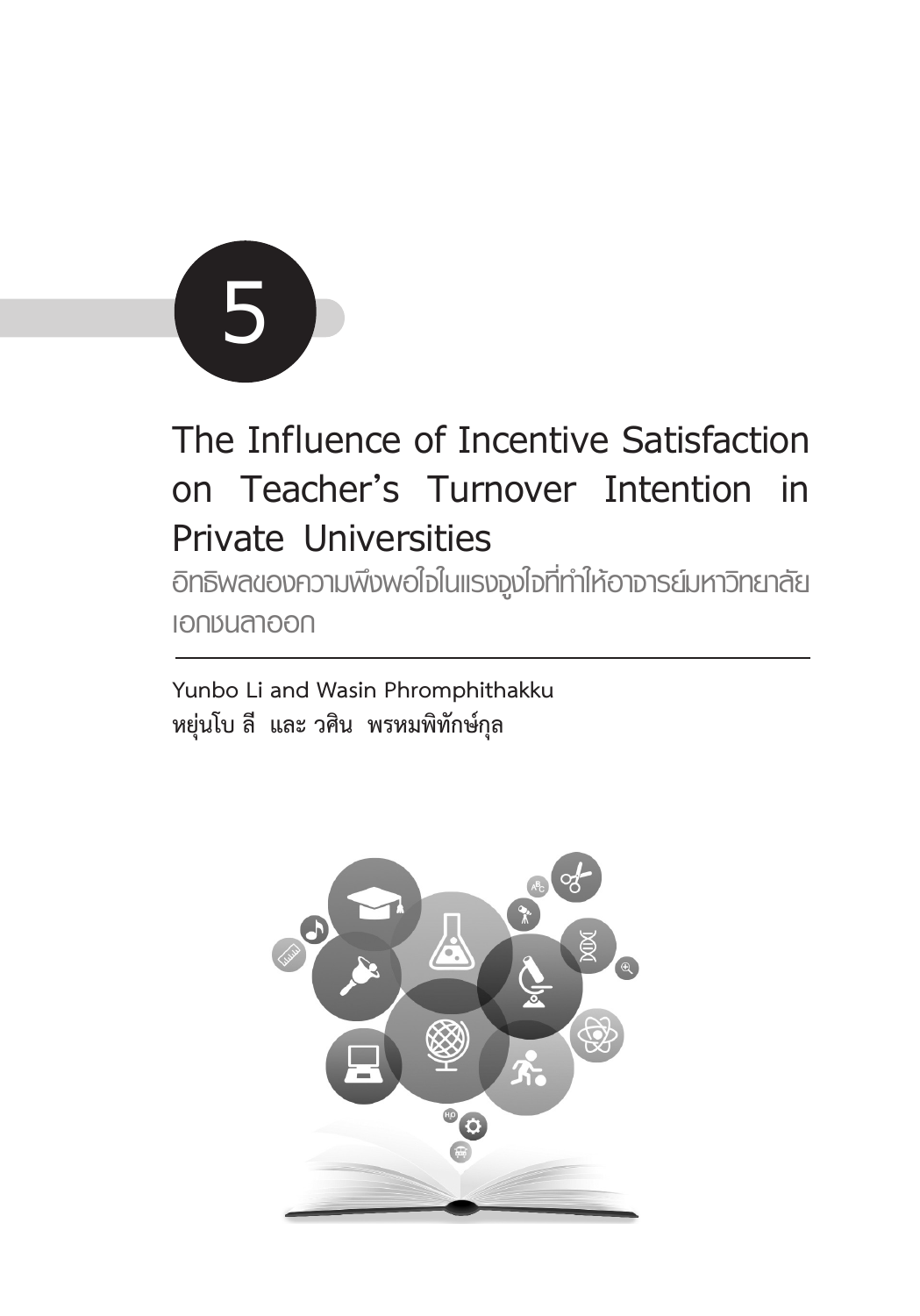# **The Influence of Incentive Satisfaction on Teacher's Turnover Intention in Private Universities**

**อิทธิพลของความพึงพอใจในแรงจูงใจที่ทำ ให้อาจารย์มหาวิทยาลัยเอกชนลาออก**

Yunbo Li<sup>1</sup> and Wasin Phromphithakku<sup>2</sup> **หยุ่นโบ ลี และ วศิน พรหมพิทักษ์กุล <sup>1</sup> School of Management, Shinawatra University, Pahum Thani 12160, Thailand e-mail : liyunbo@hiu.edu.cn คณะการจัดการ มหาวิทยาลัยชิณวัตร จังหวัดปทุมธานี 12160 ประเทศไทย <sup>2</sup>**

**School of Management, Shinawatra University, Pahum Thani 12160, Thailand e-mail : wasin.p@siu.ac.th**

**คณะการจัดการ มหาวิทยาลัยชิณวัตร จังหวัดปทุมธานี 12160 ประเทศไทย**

*Received : April 25, 2021 Revised : May 25, 2021 Accepted : May 29, 2021*

#### **Abstract**

As a powerful supplement to public higher education, private higher education plays an active role in promoting the popularization of Chinese higher education and training socialist economic construction talents with Chinese characteristics. A good and stable teaching staff is extremely important to the long-term development of private universities. However, there are some problems in many private universities, such as unstable teaching staff and low enthusiasm of teachers.

On the basis of understanding the incentive situation of private universities, this study attempts to explore whether the incentive satisfaction of teachers in private universities has an impact on their turnover intention, and to analyze whether there is a certain correlation between the two factors. Based on the relevant scientific job satisfaction scale and turnover intention scale, the questionnaires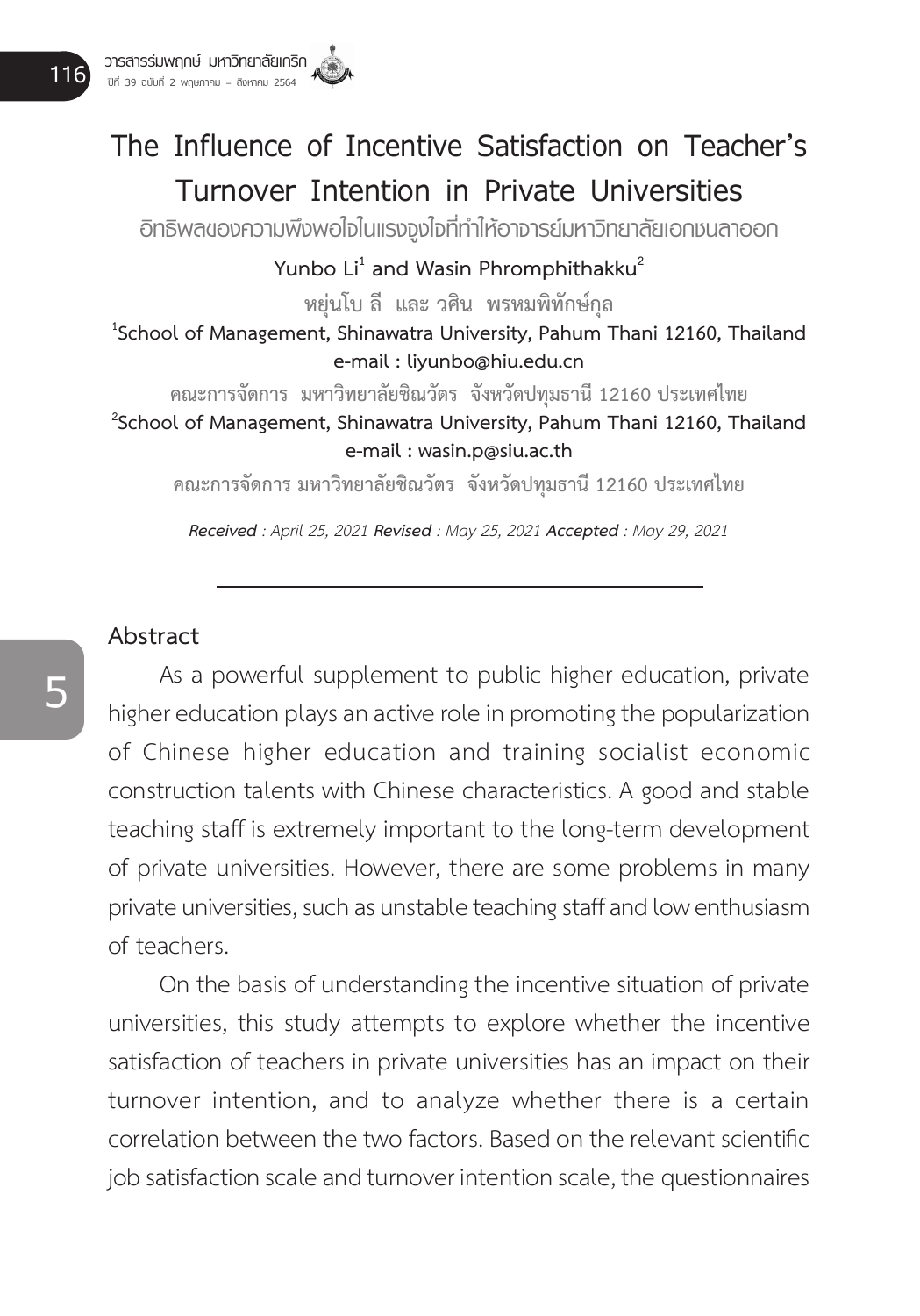suitable for this study were designed, and some teachers of Heilongjiang Province private universities were selected as the research objects.

 Four factors of incentive satisfaction were identified by the literature study, including Salary and welfare satisfaction (SWS), Training and learning satisfaction (TLS), Environmental and relationship satisfaction (ERS), Evaluation and promotion satisfaction (EPS). Turnover Intention (TI) is studied as a dependent variable.

 The author collected 404 valid questionnaire data and verified that four factors of teacher incentive satisfaction in private universities had a significant negative correlation with turnover intention through correlation analysis. The author found that salary and welfare satisfaction had the greatest influence on turnover intention among the four independent variables, followed by evaluation and promotion satisfaction, followed by environmental and relationship satisfaction. The least influential variables are training and learning satisfaction. The author also puts forward suggestions to improve teachers' incentive satisfaction.

**Keywords :** Incentive Satisfaction; Turnover Intention; Private Universities; Teachers

# **บทคัดย่อ**

้มหาวิทยาลัยเอกชนในฐานะที่ช่วยเสริมการศึกษาระดับอุดมศึกษาให้มีความ ้สมบรณ์ มีบทบาทสำคัญในการส่งเสริมความนิยมในด้านการศึกษาระดับ อุดมศึกษาของประเทศจีน และช่วยฝึกอบรมผู้ที่มีความสามารถดีเด่นด้านการสร้าง เศรษฐกิจสังคมนิยมที่มีคุณลักษณะแบบจีน บุคลากรด้านการสอนที่มีคุณภาพและ ้อยู่ทำการสอนยาวนานมีความสำคัญอย่างยิ่งต่อการพัฒนามหาวิทยาลัยเอกชนใน ระยะยาว อย่่างไรก็ต็ามมหาวิิทยาลััยเอกชนหลายแห่่งประสบปััญหา เช่่น ความ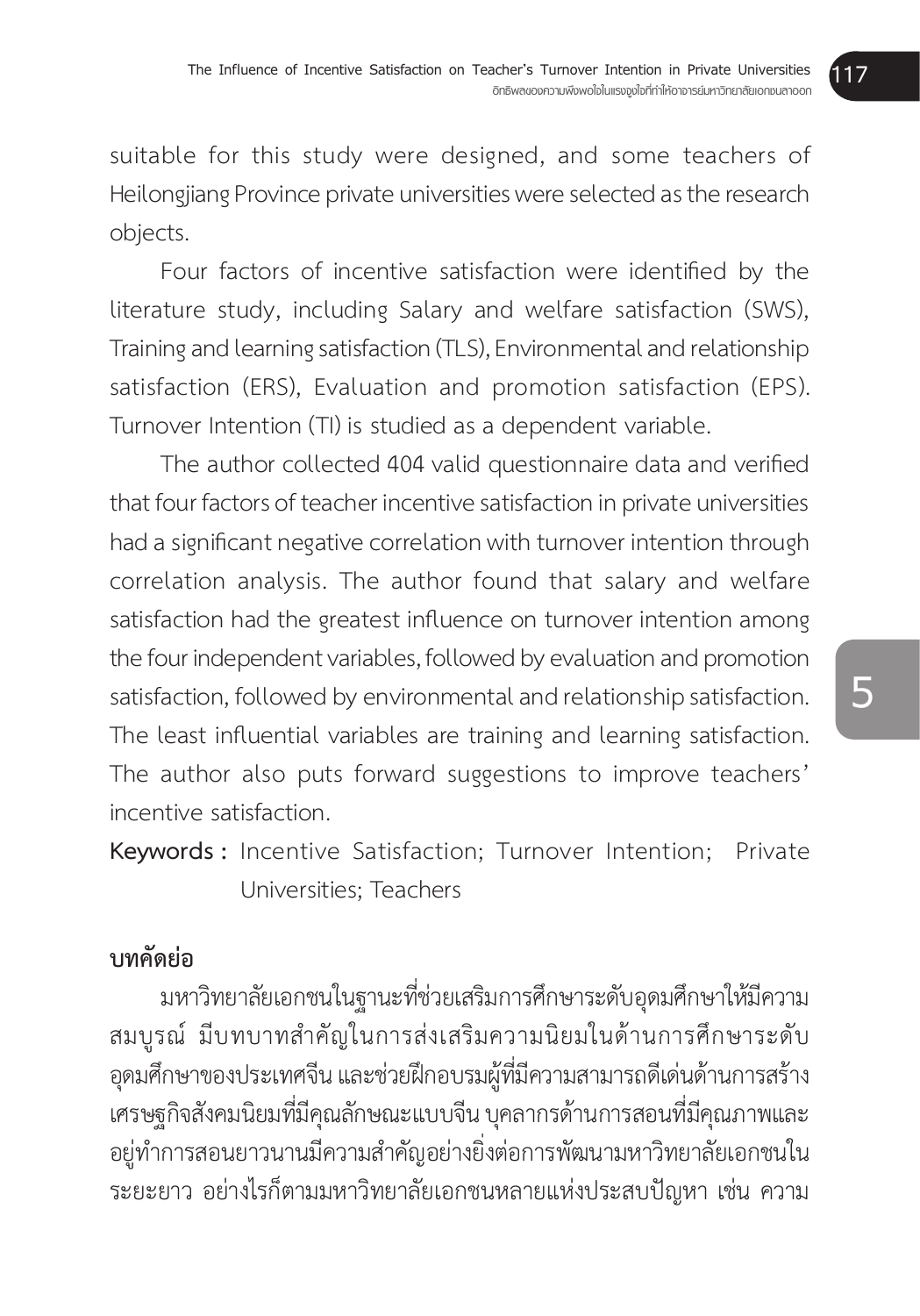ไม่มั่นคงต่อเนื่องของบุคลากรด้านการสอนและบุคลากรด้านการสอนมีแรงจูงใจต่ำ ำ� เพื่อสร้างความเข้าใจพื้นฐานของสถานการณ์ด้านแรงจงใจในการทำงานใน ิมหาวิทยาลัยเอกชน งานวิจัยชิ้นนี้มีวัตถุประสงค์เพื่อ ศึกษาความพึงพอใจใน แรงจููงใจของบุุคลากรด้้านการสอนในมหาวิิทยาลััยเอกชนว่่ามีีผลกระทบต่่อการ ลาออกของบุคลากรด้านการสอนหรือไม่ และเพื่อวิเคราะห์ว่ามีสหสัมพันธ์ระหว่าง ความพึงพอใจในแรงจูงใจและการลาออกของบุคลากรด้านการสอนหรือไม่ เครื่อง มือในการวิจัย ได้แก่ แบบสอบถามที่สร้างขึ้นจากแบบความพึงพอใจในงาน และ ่� แบบความตั้งใจลาออกของบคลากรด้านการสอน กล่มตัวอย่างในงานวิจัยชิ้นนี้ คือ บุุคลากรด้้านการสอนจากมหาวิิทยาลััยเอกชนในมณฑลเฮยหลงเจีียง ประเทศ สาธารณะรัฐประชาชนจีน จำนวน 404 คน

้ปัจจัยด้านความพึงพอใจในสิ่งจูงใจ 4 ด้าน ได้แก่ ความพึงพอใจด้านเงิน เดืือนและสวััสดิิการ(SWS)ความพึึงพอใจด้้านการฝึึกอบรมและการเรีียนรู้้ (TLS) ความพึึงพอใจด้้านสภาพแวดล้้อมและความสััมพัันธ์์(ERS) ความพึึงพอใจต่่อการ ี ประเมินผลและการส่งเสริมสนับสนุน (EPS) ความตั้งใจลาออกจากมหาวิทยาลัย เอกชน (TI) เป็็นตััวแปรตาม

ผลการวิจัย พบว่า ปัจจัยของความพึ่งพอใจในแรงจูงใจทั้งสี่ด้าน มีความ สัมพันธ์เชิงลบกับความตั้งใจในการลาออก ในปัจจัยทั้งสี่ด้าน พบว่า ความพึงพอใจ ต่อเงินเดือนและสวัสดิการมีผลกระทบสูงสุดกับความตั้งใจในการลาออก รองลงมา ได้แก่ ปัจจัยด้านการประเมินผลและการส่งเสริมสนับสนุน ปัจจัยด้านสิ่งแวดล้อม และความสัมพันธ์ และความพึงพอใจด้านการฝึกอบรมและการเรียนรู้ตามลำดับ ทั้งนี้ผู้วิจัยได้เสนอแนะให้มีการปรับปรุงความพึงพอใจในสิ่งจูงใจของบุคลากรด้าน การสอน

**คำสำคัญ :** แรงจูงใจ; ความตั้งใจในการลาออก; มหาวิทยาลัยเอกชน; อาจารย์

# **Introduction**

# **Background**

According to relevant data, as of April 2019, there were 1245 undergraduate universities in China, of which 419 were private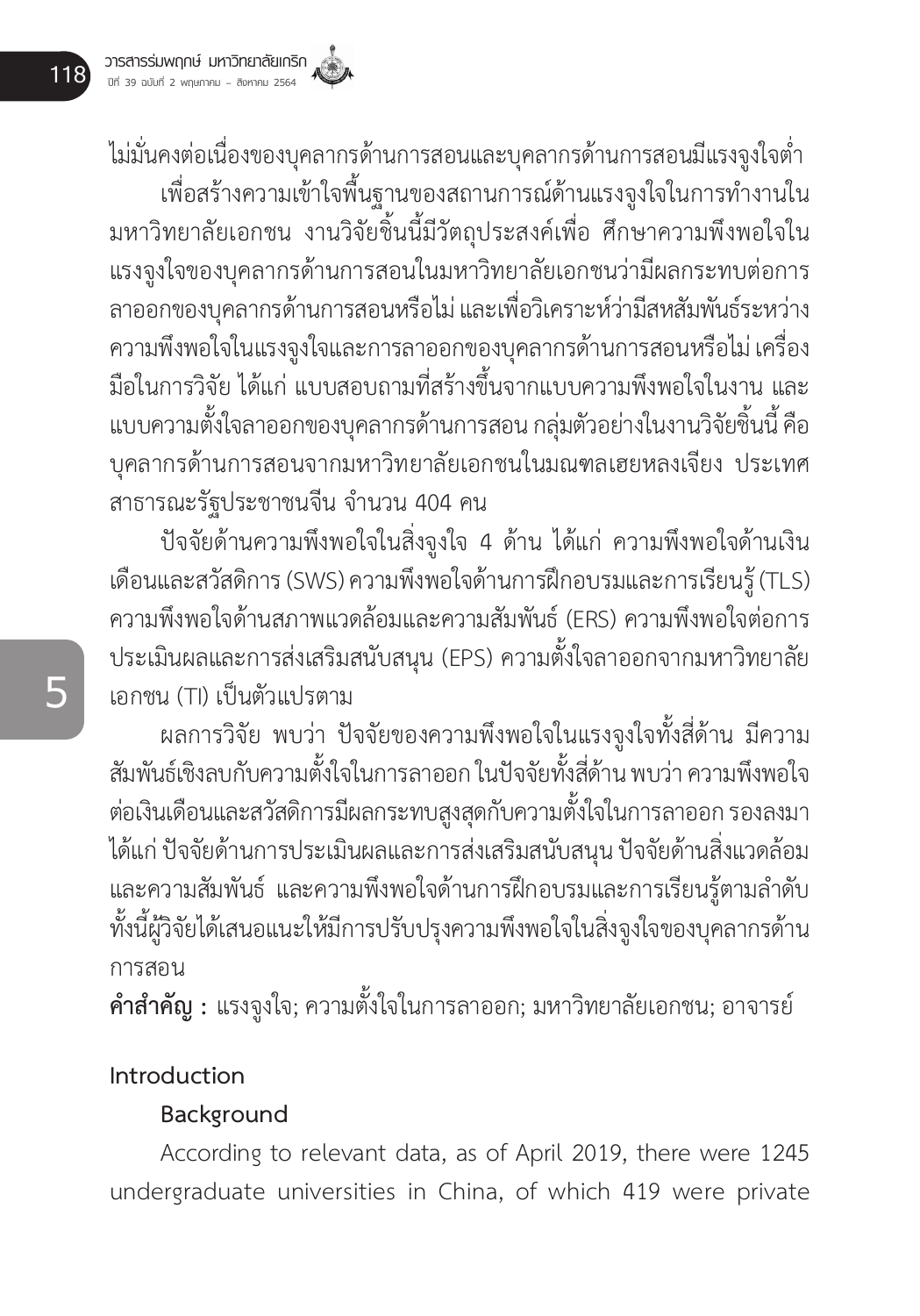undergraduate universities, accounting for 33.7% (Ministry of Education, 2019). At the same time, the internal mechanism of private universities also has many problems restricting its development. Among them, teachers are unstable, mobility, work enthusiasm and other problems are particularly prominent. As the core resource of the universities, teachers are the foundation of the sustainable development of the universities.

Studies have shown that young teachers in universities face high standards of scientific research requirements, heavy teaching tasks, academic qualifications promotion, professional title evaluation, and the appointment system of "rising or walking ", which makes them the most stressed group among university teachers, and the problem of teachers leaving is more serious (Zeng Xiaojuan & Liu Chun, 2015). With the increasing competition between private universities and public universities, private universities are facing severe challenges. Cultivating and having a high-quality and relatively stable team of teachers is an effective means to deal with the challenges. However, the phenomenon of teacher loss in private universities, which makes the university unable to form a stable team of teachers with longterm goals, which has a serious impact on the continuity and consistency of teaching (Peng Lixia & Meng Huiling, 2017).

The development of private universities in China has made remarkable achievements. But the problem of teacher loss can not be ignored. Whether from the government, the public, private universities or teachers themselves, the construction of a stable contingent of teachers is a prerequisite for running private education (Xie shanshan, 2020).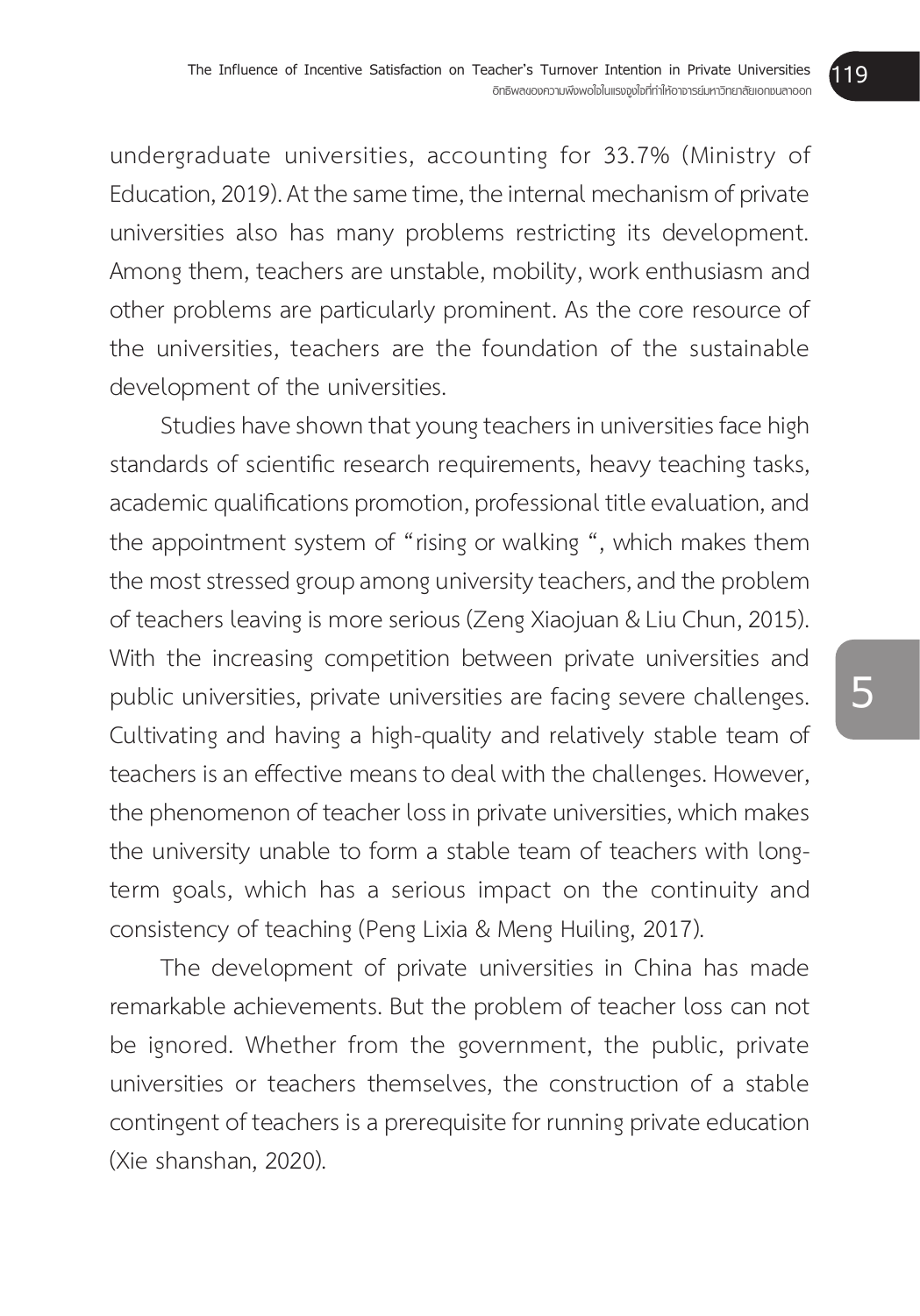#### **Statement of the Problem**

 Private universities should have a relatively scientific and complete incentive mechanism (Chen Li, 2019), but judging from the current development status of most private universities in China, the existing teacher incentive mechanism is obviously not perfect, and there is a single incentive method. Insufficient intensity, lack of pertinence, and poor execution of the incentive system (Yang Liu, 2019). This has seriously affected teachers' enthusiasm for work and reduced teachers' satisfaction with their own professions, resulting in increased teacher turnover rate and instability of the teaching team. Universities have adopted a variety of incentive mechanisms, but how effective they are and whether they can play a role in reducing turnover intention is currently lack of specific research in this area.

#### **Research Questions**

1. What is the relationship between teachers' incentive satisfaction and turnover intention in private universities in China?

2. Which incentive satisfaction of Chinese private university teachers has more influence on their turnover intention?

#### **Research Objectives**

1. To determine the main factors of private university teachers' incentive satisfaction.

2. To discover the relationship between incentive satisfaction and turnover intention of private university teachers.

3. To find ways to improve the satisfaction of teachers in private universities.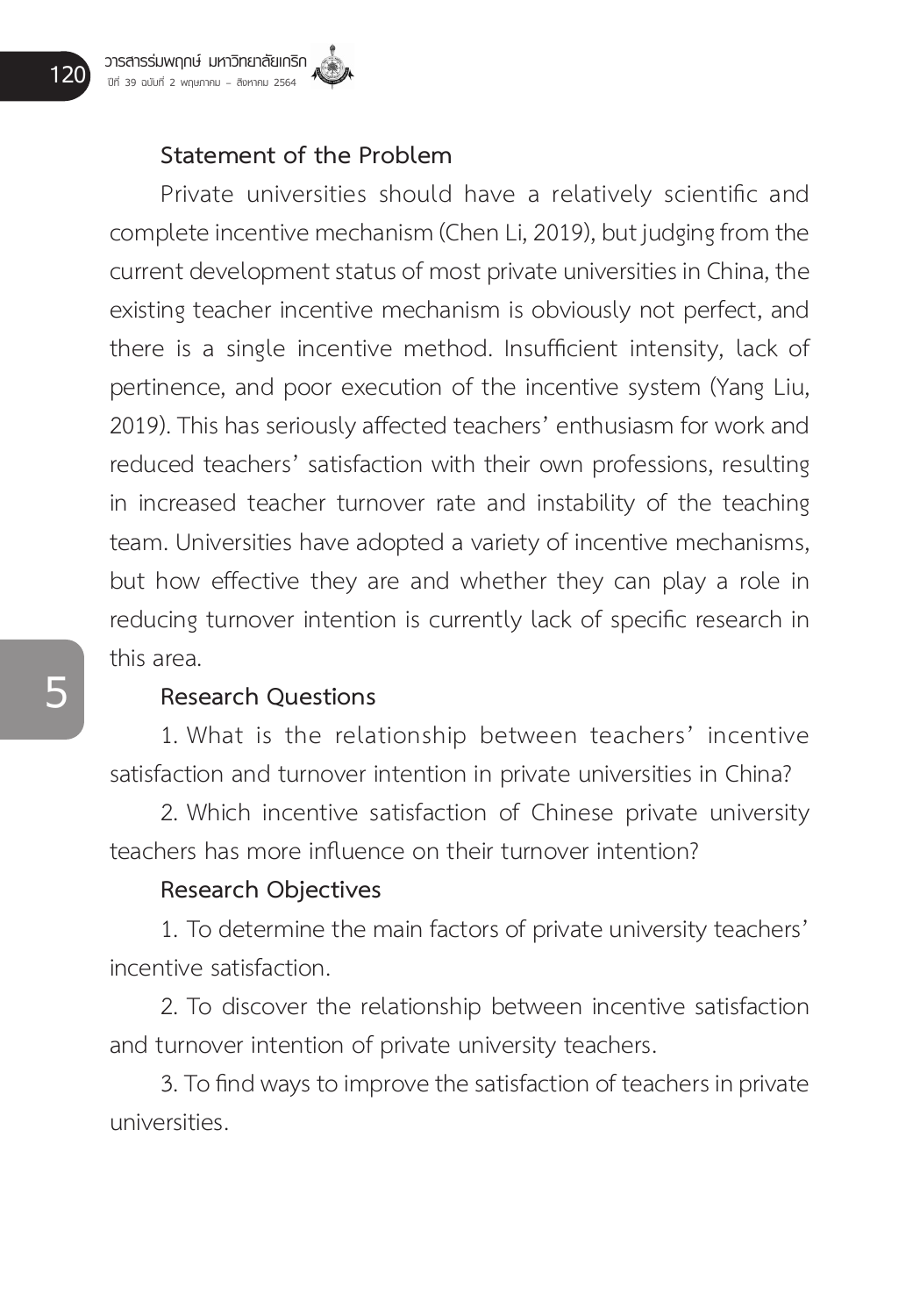# **Significant of Research**

Theoretically, this research can deepen the research of incentive theory, and try to put the concept of incentive satisfaction into the field of private universities for research and discussion, so as to further broaden the research on the mechanism of staff turnover and enrich the management theory of private universities, especially incentive theory and human resource management theory.

In practice, studying the relationship between the incentive satisfaction and turnover intention of private university teachers will have some enlightenment for other public management departments. This study will help managers discover the defects and deficiencies in the internal management mechanism of the organization in time, find problems in time and make effective adjustments and improvements to ensure the stability of the members of the organization, thereby further ensuring the organization's healthy growth.

# **Scope of Research**

This study will take all private university in Heilongjiang Province, China as an example. The research population includes teachers who are full-time teaching staff in 10 private universities in Heilongjiang Province. A sample of about 5000 teachers is randomly selected for investigation and research.

#### **Variables**

According to the study of literature, the independent variables are Salary and welfare satisfaction (SWS), Training and learning satisfaction (TLS), Environmental and relationship satisfaction (ERS), Evaluation and promotion satisfaction (EPS). Turnover intention (TI) is a dependent variable.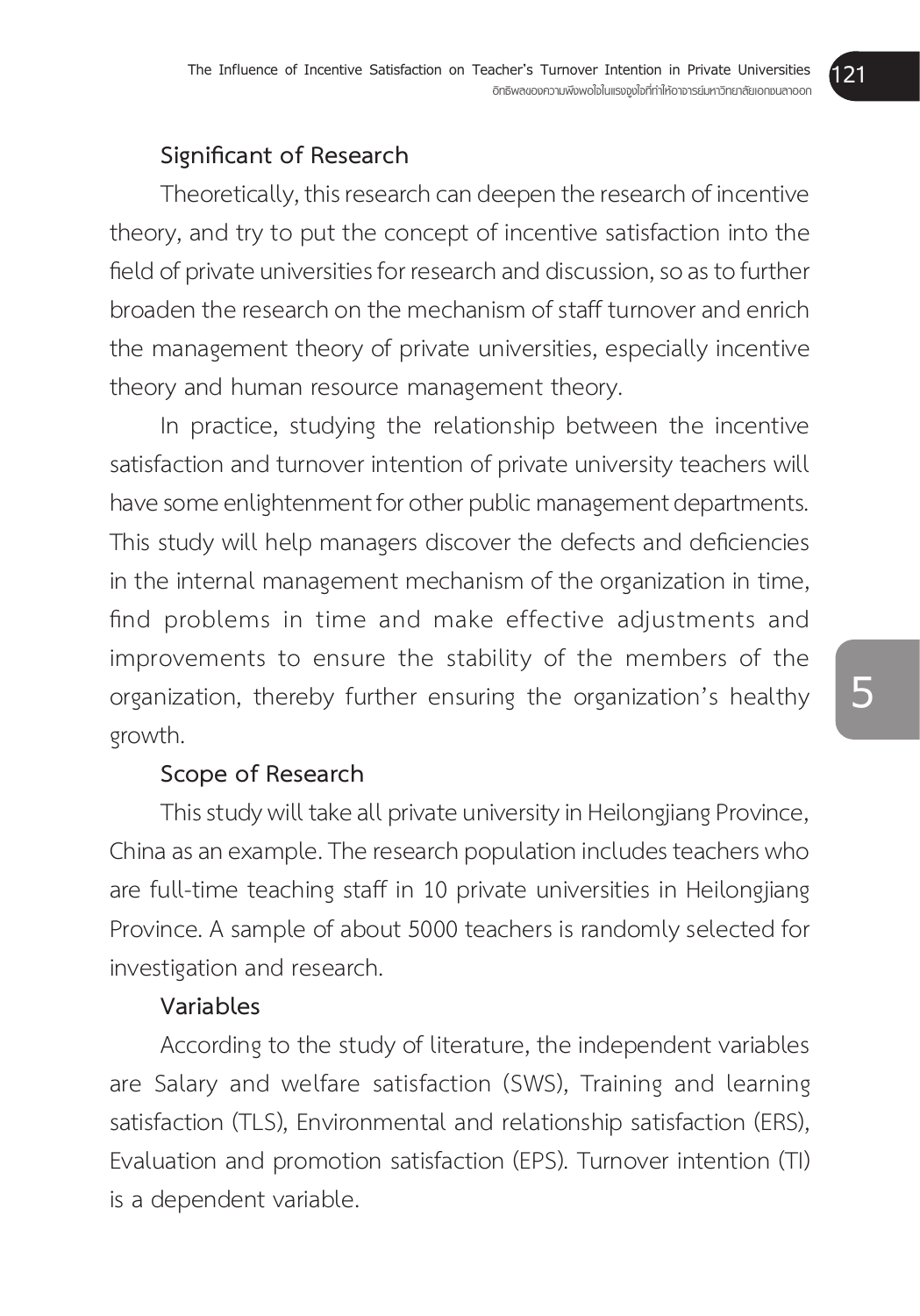# **Research Conceptual Framework**



**Figure 1.** Research Conceptual Framework

#### **Related Theories and Research Hypothesis**

# **Related Theories**

#### **Social exchange theory**

Social exchange theory provides an important theoretical basis for our understanding of the employment relationship. He proposed that in an organization, employees cooperate with the organization, the organization provides inducement, and employees make contributions (Blau, 1964). The theory of social exchange has aroused extensive discussion in the academic circle, and has provided a new theoretical basis for scholars to study employment and turnover.

Although scholars still have many different views on the theory of social exchange, it is generally believed that there is a series of interactions in the process of social exchange, which ultimately promote the formation of mutual responsibilities and obligations. Essentially, the employment relationship is an exchange between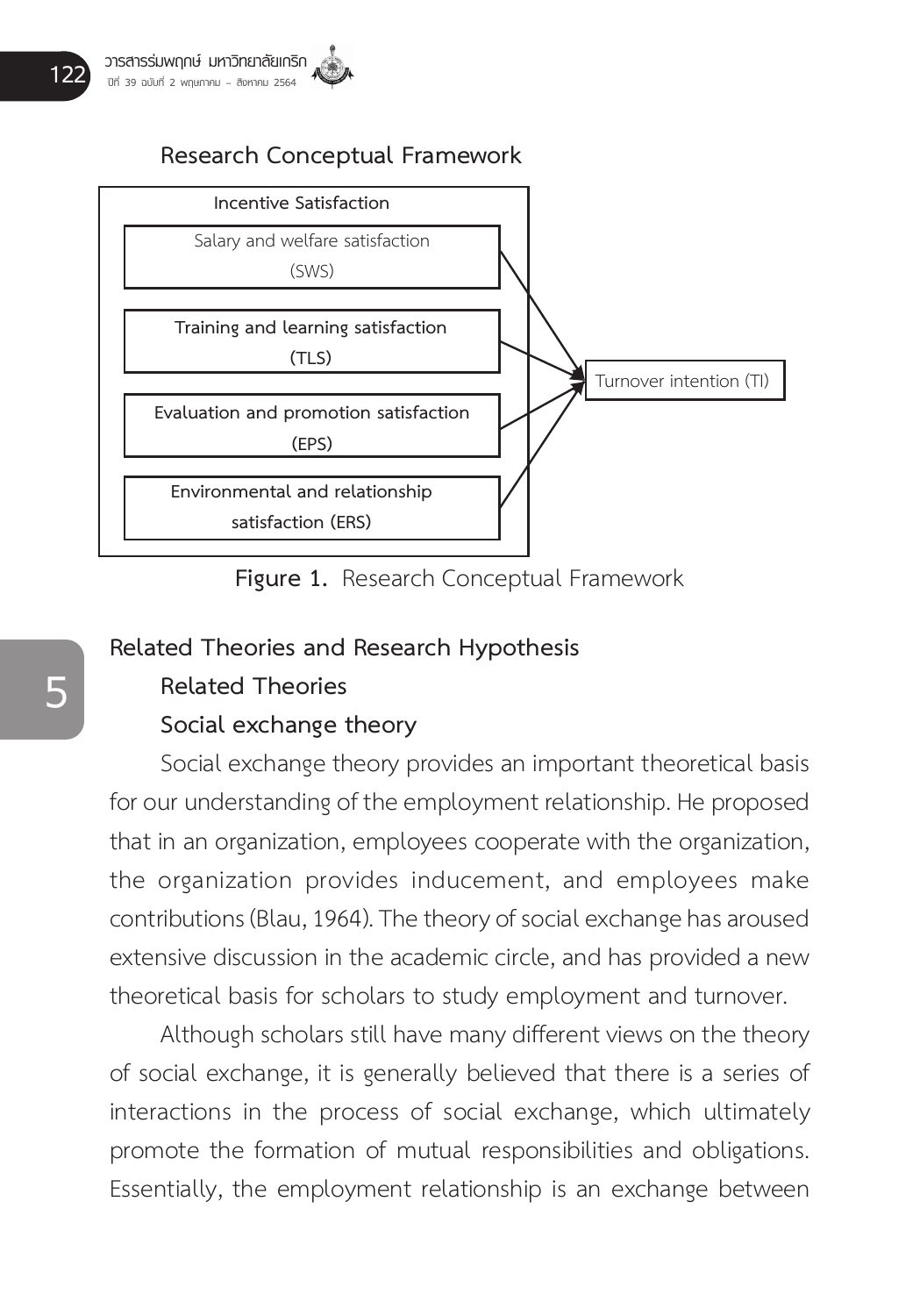an organization and its employees. Three aspects are essential, including : relationship, reciprocity and exchange (Cropanzano. R, M.S. Mitchell, 2005). The emergence of social exchange relations begins when one party gives the other a certain benefit. If the beneficiary accepts and rewards it, a series of exchanges of benefits will continue to occur, and the two parties must therefore bear corresponding responsibilities and obligations (Eisenberger R, Kuhlman DM, 1992).

#### **Incentive theory**

What is incentive? American management scholar Steiner, GA, & Berelson, B. (1964) state: "All the conditions, hopes, desires, and incentives that the innermust strive for constitute an incentive for people. It is an inner state of human activity " All human actions are caused by a certain motive. Incentive is a mental state, which stimulates, promotes, and strengthens human actions.

The incentive theories used in the existing literature research mainly include content-based incentive theory, process-based incentive theory, behavioral transformation incentive theory and comprehensive incentive theory. Herzberg (1959) proposed in the two-factor theory that incentive factors such as job accomplishment, career prospects, and job promotion can produce satisfaction, and health care factors such as working environment, salary, and superiorsubordinate relationship can only eliminate people's dissatisfaction. But it will not produce satisfaction. Vroom (1964) expectation theory puts forward that the level of incentives depends on the product of the expected value and the target valency, and believes that to maximize the motivational power, it is necessary to take into account personal effort, performance, and organizational rewards, remuneration and the relationship between needs to be satisfied. Porter & Lawler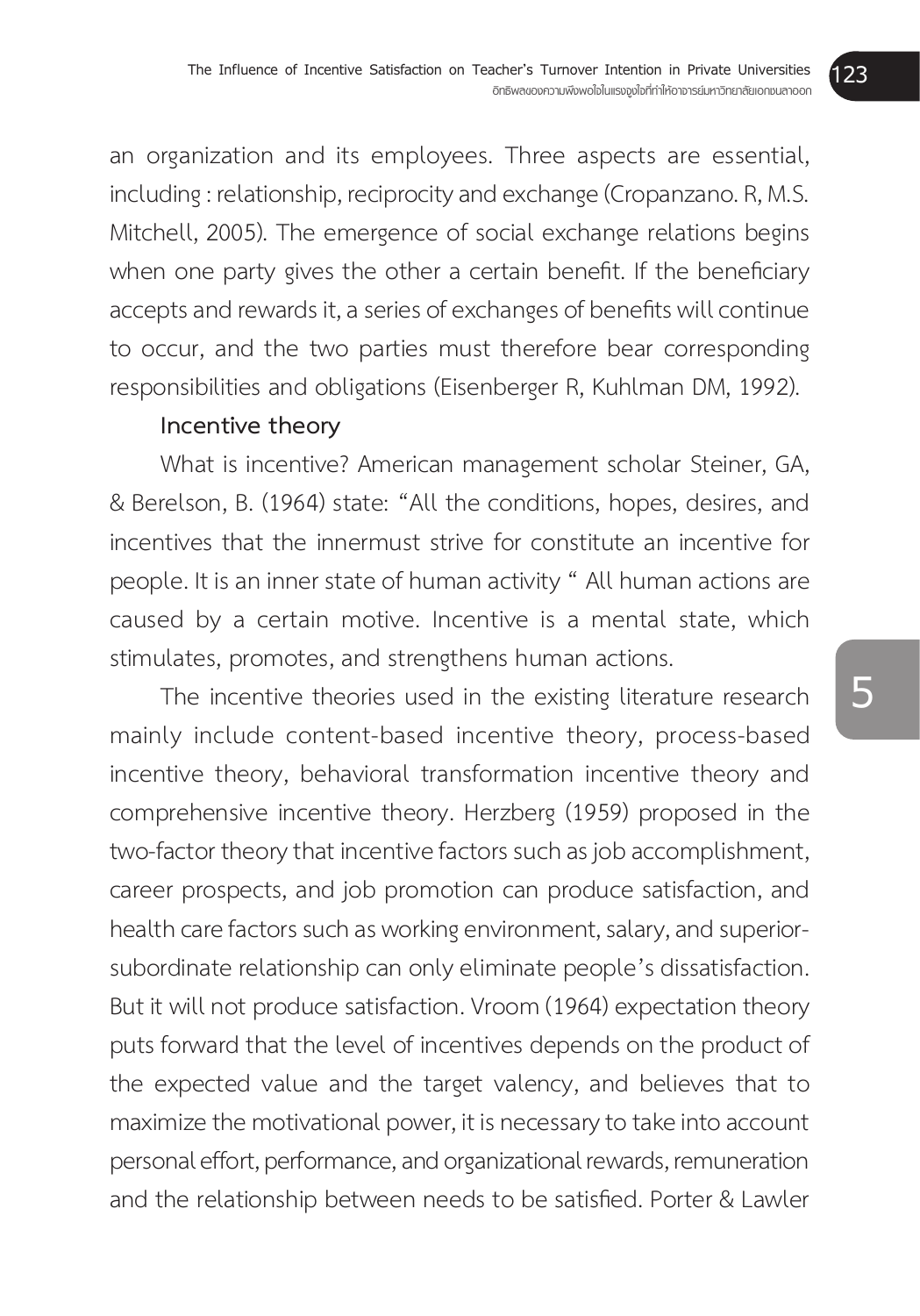(1968) comprehensive incentive theory constructs a virtuous circle from the degree of effort to work performance, rewards (intrinsic rewards and external rewards), job satisfaction and the degree of effort returned from job satisfaction. The feedback route takes into account various comprehensive factors such as reward content, reward and punishment system, goal orientation, and leadership recognition.

ERG needs theory is a kind of content incentive theory. Alderfer, C. P. (1969), proposed a new theory of human needs based on Maslow's hierarchy of needs theory. It is a new model containing three levels of needs : Existence Needs, Relatedness Needs, and Growth Needs. However, this hierarchy is not rigid, and there is no strict hierarchical relationship between the three needs, which is different from Maslow's view.

#### **Incentive satisfaction**

At present, there are relatively few studies on incentive satisfaction. Scholars Zeng Tieying and Zhao Feng (2004) believe that incentive satisfaction is the degree of satisfaction of employees with the company's incentive system. Li Zhongheng and Xu Min (2010) defined employee incentive satisfaction as : employee's attitude or emotional intention towards the company's incentive mechanism. The employee's incentive satisfaction can be defined as : the employee's attitude, perception or emotional intention towards the organization's incentive mechanism.

#### **Turnover intention**

Turnover intention refers to the employee's thoughts and willingness to leave the organization. It is the last psychological state of the employee before leaving the job. It is a summary of a series of influencing factors related to employee turnover (Mobley, 1977).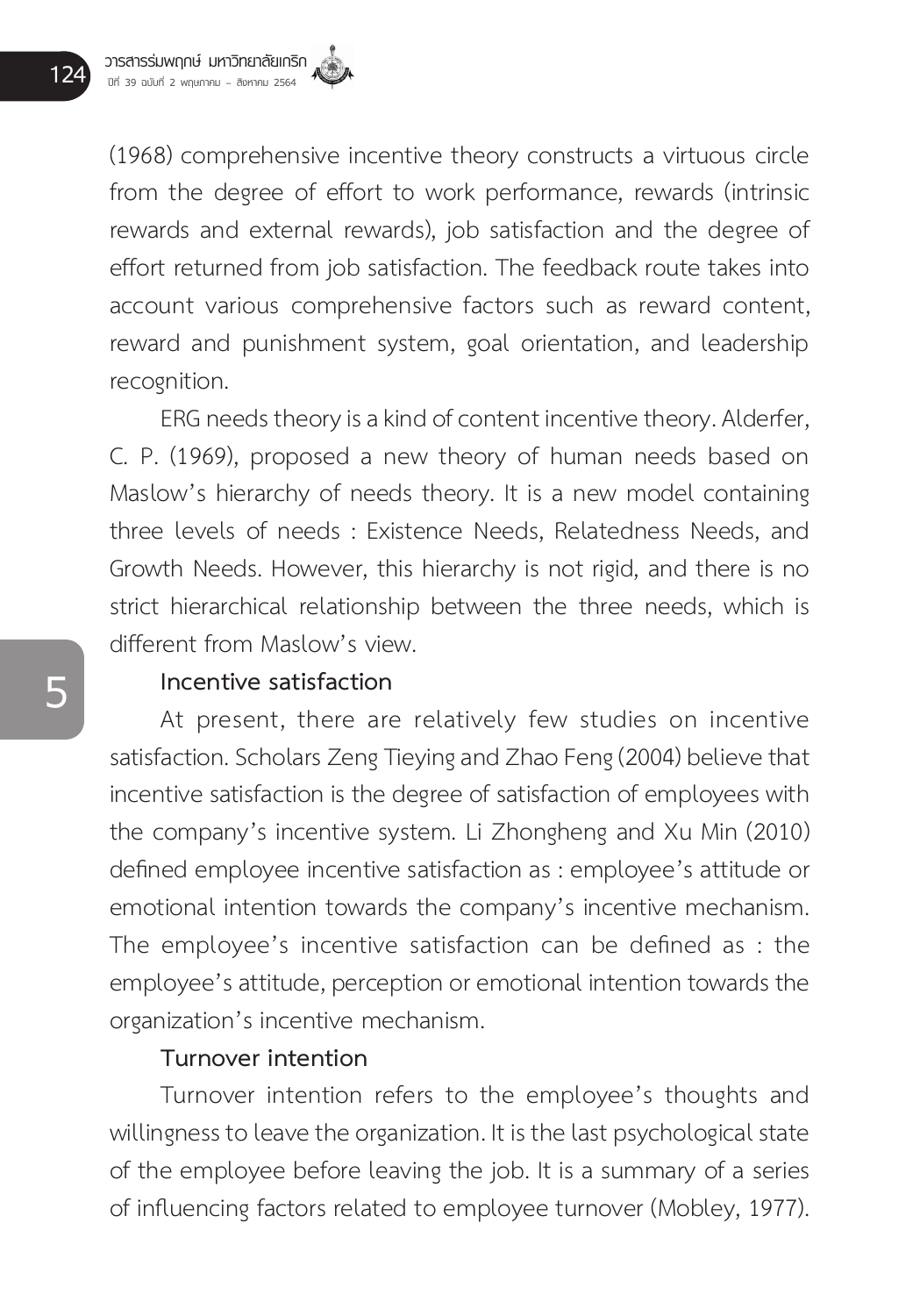Miller & Katerberg (1979) proved that turnover intention can predict turnover behavior. Based on the unpredictability of turnover behavior, Price et al. (1981, 2001) suggest using turnover intention instead of actual turnover behavior when conducting research.

# **Past research on teachers' incentive satisfaction and turnover intention**

In the past, there were more studies on the relationship between job satisfaction and turnover intention, but less on incentive satisfaction and turnover intention, especially for teachers in private universities in China.

Shah, N. H., & Jumani, N. B. (2015) pointed out, there was a strong relationship between job satisfaction and its indicator (pay) with turnover intention among private secondary school teachers. However, it was found that promotion, work itself and supervision showed moderate relationship with turnover intention among the teachers.

Li Baihong (2016) believes that employee satisfaction with incentive factors includes three aspects of work environment and atmosphere, learning development and work itself. There is a negative correlation between satisfaction with incentive factors and their turnover intention.

Xu Xiongwei & Zhang Guoping (2017) found that different types of incentives in private universities have different ways and effects on teachers' teaching. Among them, direct non-economic incentives have the most significant effects, while indirect economic incentives are relatively weak. Torre-Ruiz, J. M. (2017) discussed the three dimensions of interests level, interests management, interestsdetermined satisfaction, and turnover intention. They believed that there is a negative correlation.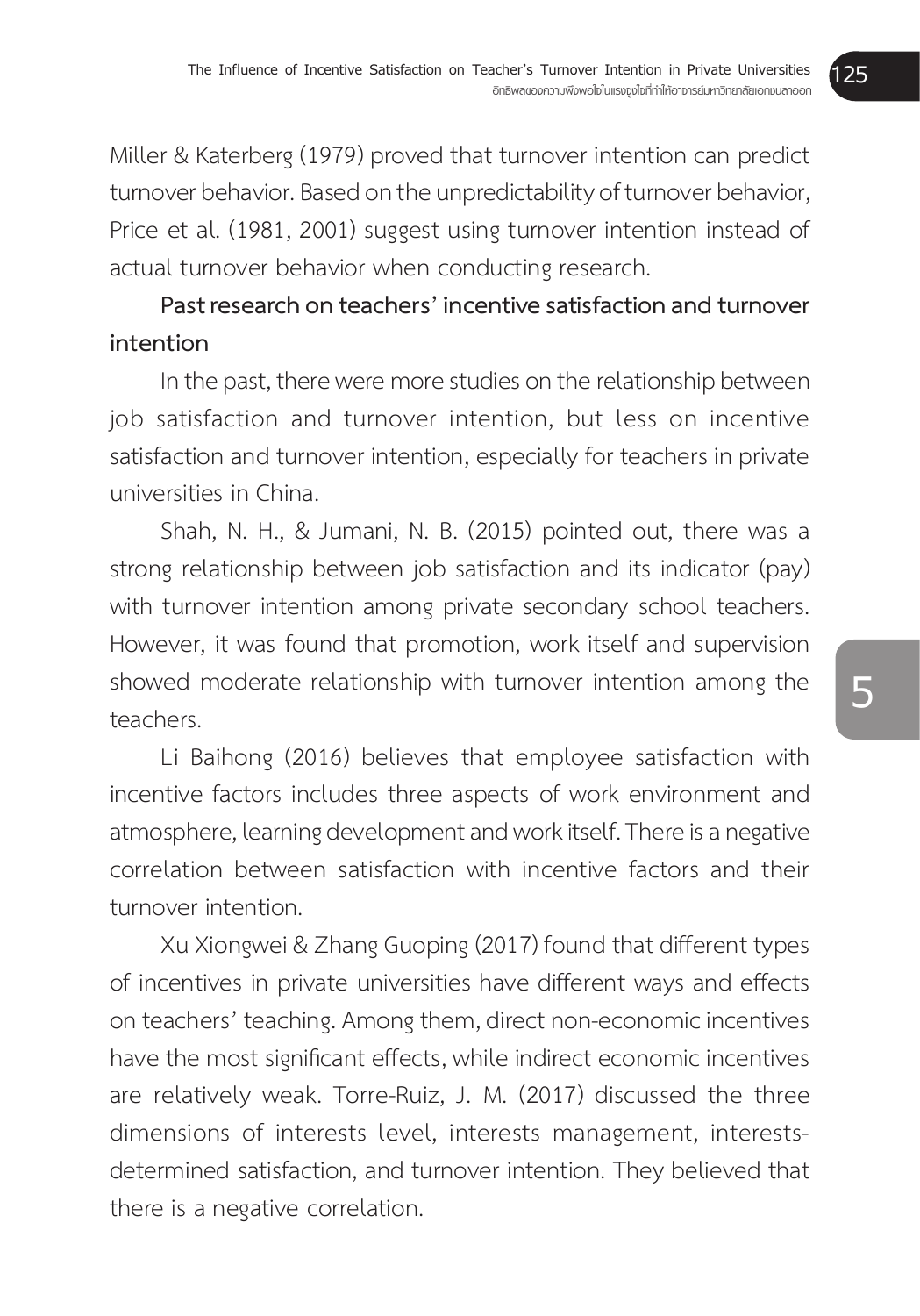A study by Addai, P. (2018) shows that teacher turnover intention is negatively correlated with organizational justice and job satisfaction. Regarding the components of job satisfaction, the only salary makes a big difference in their intention to leave. Among the components of organizational justice, distribution and procedural justice also affect turnover intention.

Rathakrishnan, T., Imm (2016) examined the factors that determine the intention of the loss of lecturers in private universities in Malaysia. A total of 253 lecturers from private universities around Clarang Valley participated in the survey. Using social exchange, fairness, expectation and Herzberg's two-factor theories, six structures are determined-job security, supervisor support, salary satisfaction, job autonomy, key performance indicators achievability and job satisfaction. The results show that only four factors : salary satisfaction, job autonomy, KPI achievability and job satisfaction explain the willingness to leave.

# **Research variables and Hypothesis**

# **Research variables**

Based on the above theory and related literature research, this research will study the relationship between satisfaction with incentive factors and turnover intention of private university teachers. Teacher incentive factor satisfaction includes four variables, Salary and welfare satisfaction (SWS), Training and learning satisfaction (TLS), Environmental and relationship satisfaction (ERS), Evaluation and promotion satisfaction (EPS). Turnover intention (TI) is studied as a dependent variable.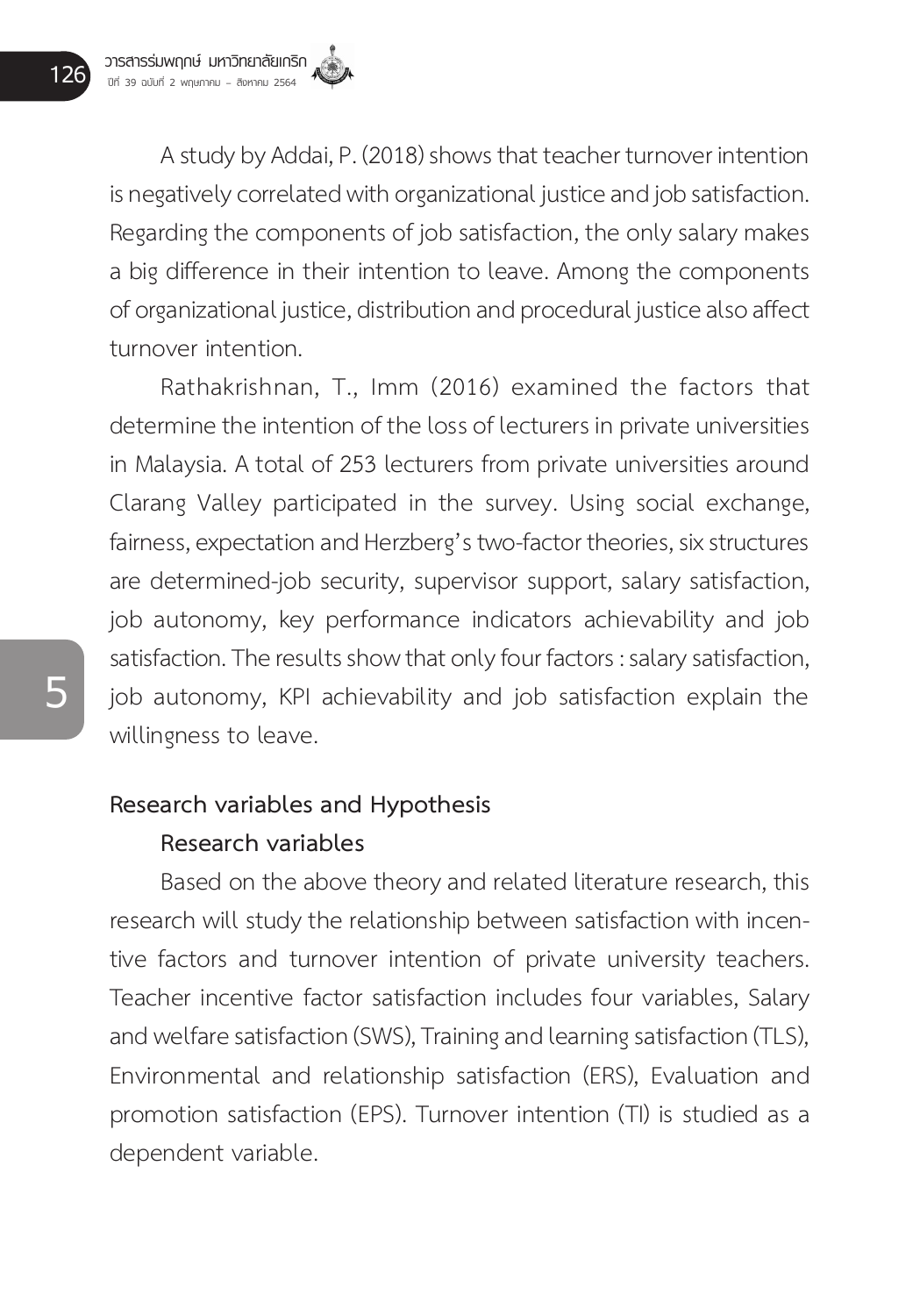# **Hypothesis**

 H1 : Salary and welfare satisfaction has a significant negative impact on turnover intention;

H2: Training and learning satisfaction have a significant negative impact on turnover intention;

H3: Environment and relationship satisfaction have a significant negative impact on turnover intention;

 H4 : Evaluation and promotion satisfaction have a significant negative impact on turnover intention.

# **Research design**

# **Research method**

This study uses quantitative research methods. On the basis of reading and sorting out relevant domestic and foreign documents, research the related theories of incentive satisfaction and the concept of turnover intention, and clarify the current incentive of private university teachers and the concept of turnover intention. Determine the measurement dimensions, indicators and questions. Collect adequate and effective data by designing a reasonable questionnaire. The statistical software SPSS was used to carry out descriptive statistics and reliability and validity tests on the data collected from the questionnaire. The correlation analysis between each factor of incentive satisfaction and turnover intention was carried out, and on this basis, regression analysis was carried out to try to find out some factors that have greater influence on teacher turnover intention. This further verifies the relationship between incentive satisfaction and turnover intention of private university teachers. Research the degree of correlation between different dimensions of incentive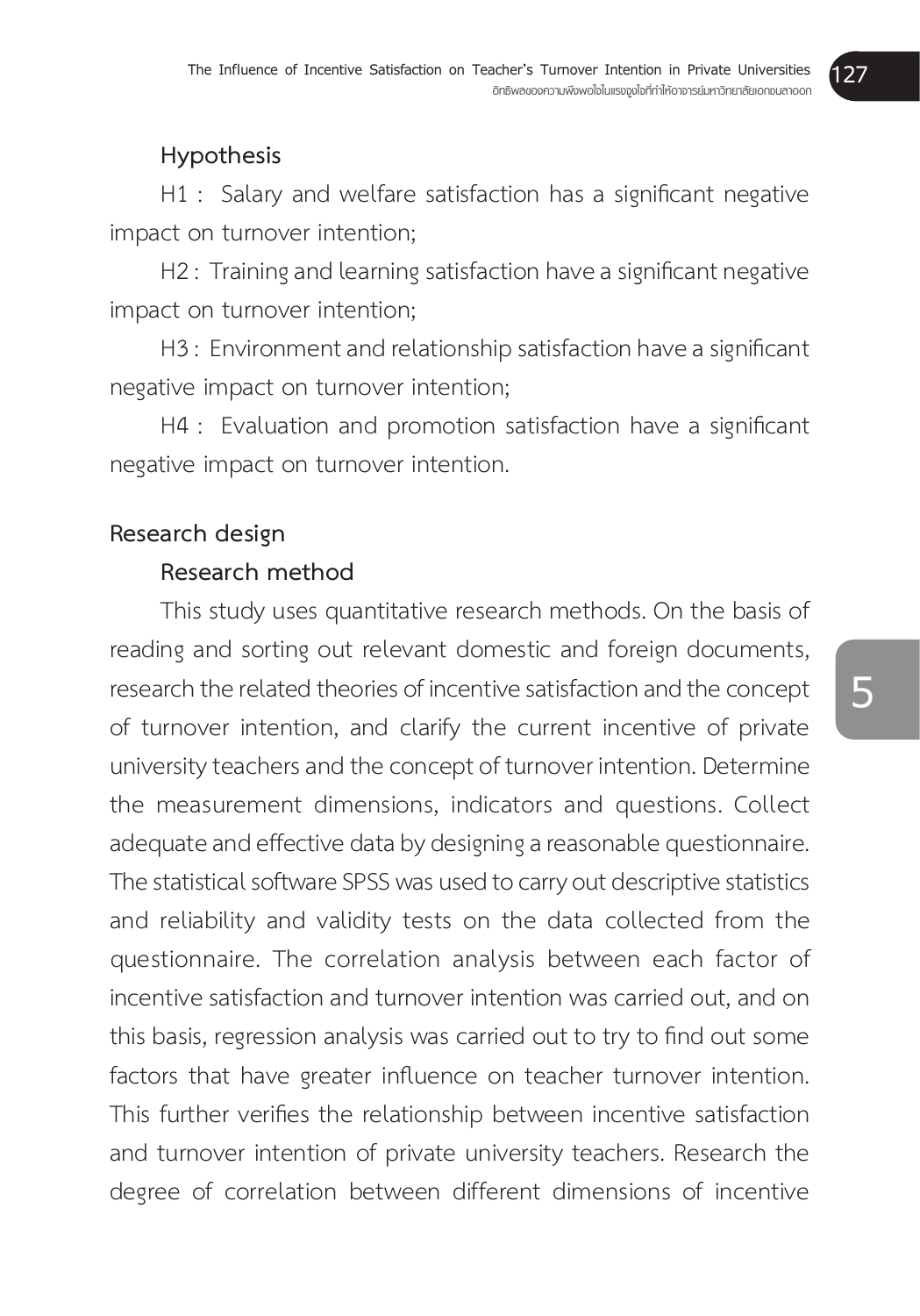satisfaction and turnover intention. Based on related theories, combined with the empirical results of this research, relevant countermeasures and suggestions are put forward for the improvement and perfection of current private university teachers' incentive measures.

## **Samples and sampling**

This study takes Heilongjiang Province in China as the study area. Heilongjiang Province has an area of 450,000 square kilometers and a total population of 38 million. Its economic development is at the average level in China. In Heilongjiang Province, there are 10 private universities with qualifications for issuing bachelor's degree. The level of private university is at a medium level in the whole country and is representative. Random sampling survey was carried out through the contacts of each university.

#### **Research Instrument**

A questionnaire is one of the effective methods to obtain research data. Since incentive satisfaction is included in the scope of job satisfaction, the incentive satisfaction scale in this study uses the mature scale of employee job satisfaction : Minnesota Satisfaction Question naire, (MSQ), and alsouses the incentive satisfaction questionnaire compiled by Liu Qinghua (2013) Scale. The incentive satisfaction questionnaire includes 4 variables including salary and welfare satisfaction, training and learning satisfaction, environment and relationship satisfaction, evaluation and promotion satisfaction, and each variable has 4 questions. The turnover intention questionnaire uses a scale developed by Mobley (1979), with a total of 4 items, which is also a scale generally recognized by the academic community at present. The author has made some modifications. The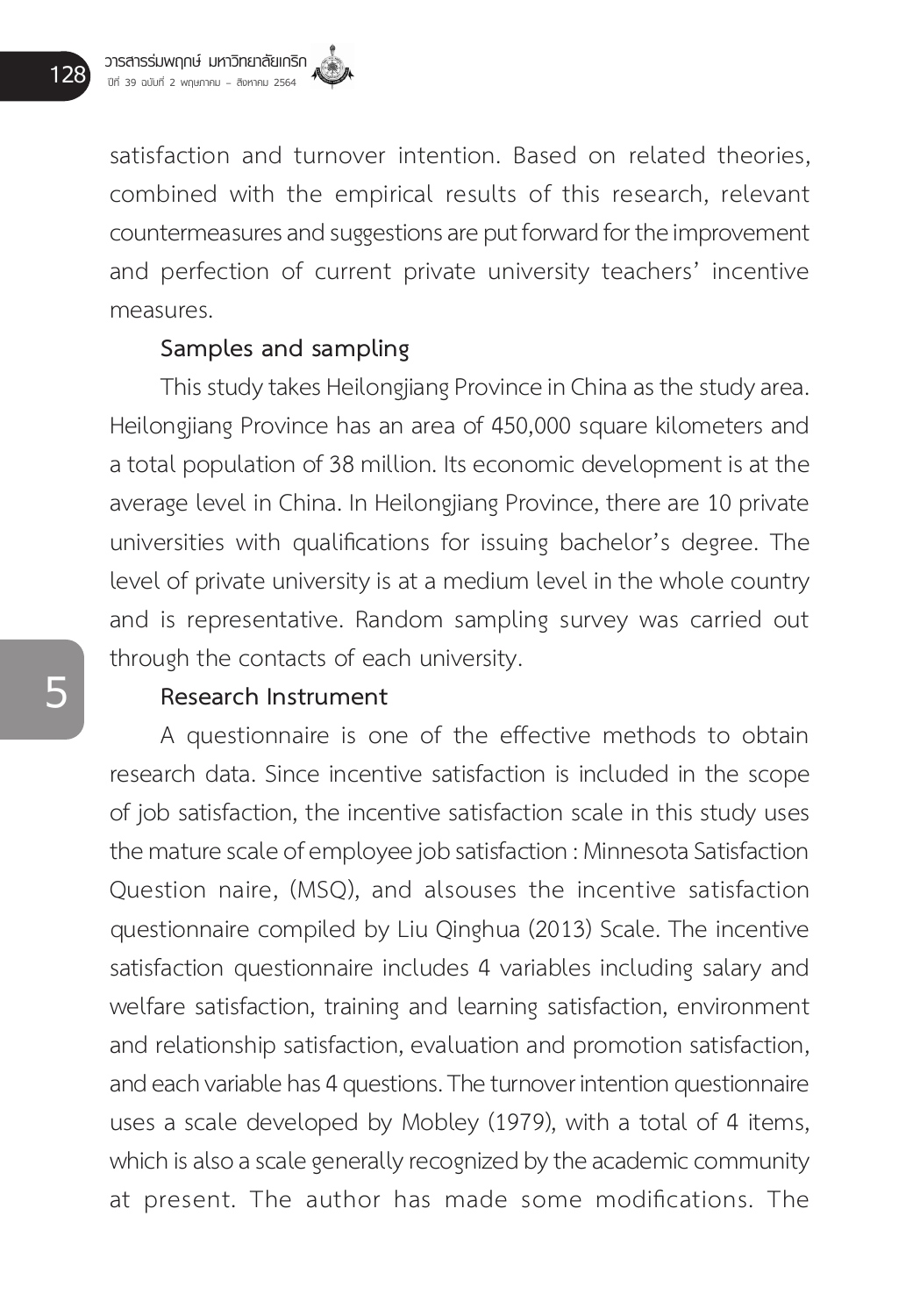questionnaire is designed using Likert's five-point scoring method 1) is strongly disagree 2) is disagree 3) is between agree and disagree 4) is relatively agree and 5) is strongly agree.

# **Data collection and processing**

The author randomly distributed the online questionnaire through the contacts of various private universities, and recovered 404 valid questionnaires. Since the option must be filled out before submission is set, the data is relatively complete and there are no missing items. After analysis, the reliability and validity of the questionnaire are very good.

## **Results**

# **Descriptive analysis**

# **Analysis of demographic variables**

Among the 404 samples, there are more women (54.2%) than men (45.8); teachers aged 31-40 are the most (49%), and teachers older than 50 are the least (3.7%), master degree is relatively high (88.1%), The proportion of doctors is relatively low (11.9%), the number of lecturers is the most (52.2%) and the professors are the least (3.7%).

|        |        | Frequency | Percent | Valid   | Cumulative |
|--------|--------|-----------|---------|---------|------------|
|        |        |           |         | Percent | Percent    |
|        | male   | 185       | 45.8    | 45.8    | 45.8       |
| Gender | female | 219       | 54.2    | 54.2    | 100.0      |
|        | Total  | 404       | 100.0   | 100.0   |            |

# **Table 1** Frequency of demographic variables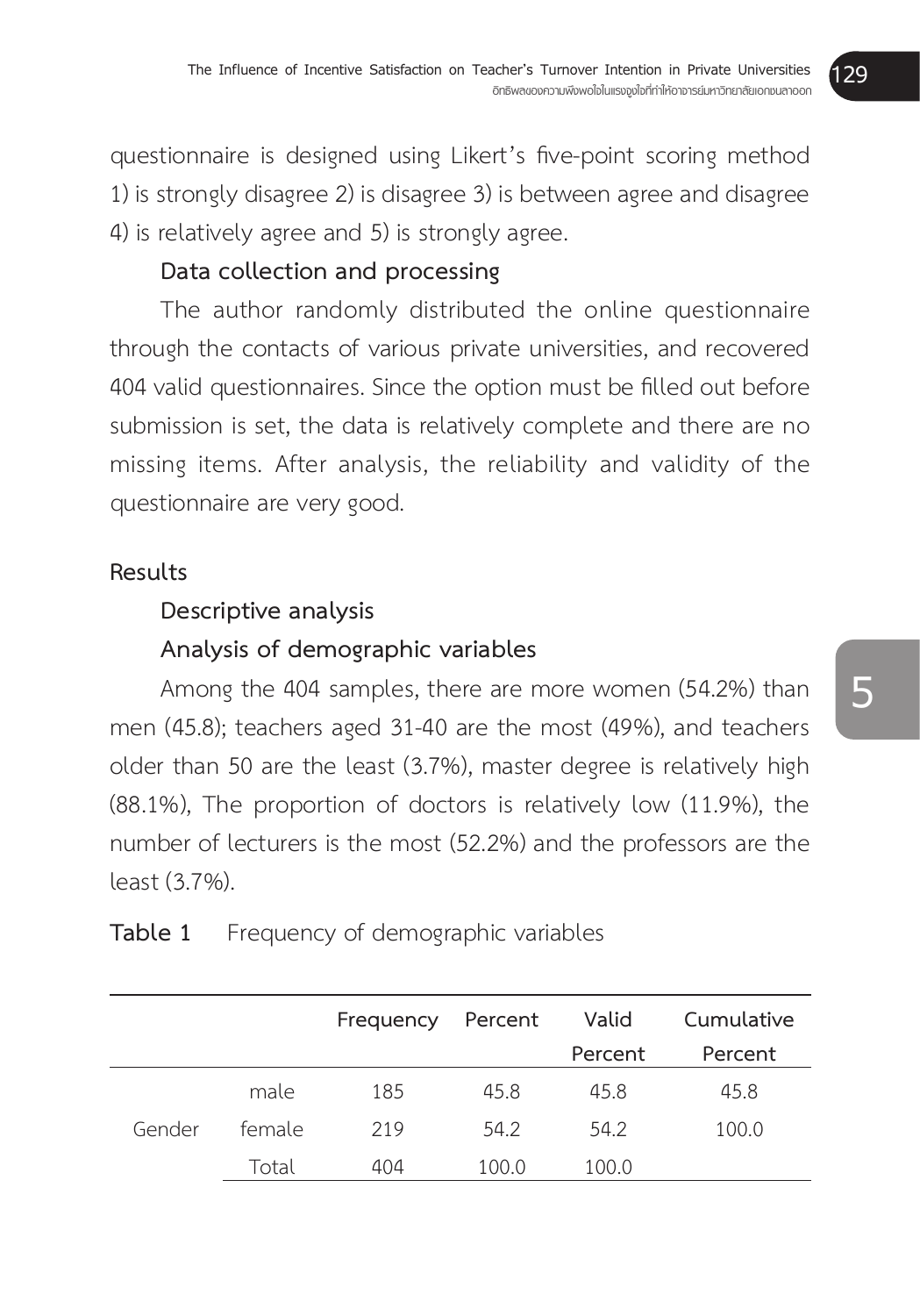|                       |             | Frequency | Percent | Valid   | Cumulative |
|-----------------------|-------------|-----------|---------|---------|------------|
|                       |             |           |         | Percent | Percent    |
|                       | $\leq$ = 30 | 87        | 21.5    | 21.5    | 21.5       |
|                       | $31 - 40$   | 198       | 49.0    | 49.0    | 70.5       |
| Age                   | $41 - 50$   | 104       | 25.7    | 25.7    | 96.3       |
|                       | $>=51$      | 15        | 3.7     | 3.7     | 100.0      |
|                       | Total       | 404       | 100.0   | 100.0   |            |
|                       | Master      | 356       | 88.1    | 88.1    | 88.1       |
| Educational           | Doctor      | 48        | 11.9    | 11.9    | 100.0      |
| level                 | Total       | 404       | 100.0   | 100.0   |            |
|                       | Assistant   | 71        | 17.6    | 17.6    | 17.6       |
|                       | Professor   |           |         |         |            |
|                       | Lecturer    | 211       | 52.2    | 52.2    | 69.8       |
| Professional<br>Title | Associate   | 107       | 26.5    | 26.5    | 96.3       |
|                       | Professor   |           |         |         |            |
|                       | Professor   | 15        | 3.7     | 3.7     | 100.0      |
|                       | Total       | 404       | 100.0   | 100.0   |            |

## **Table 1** Frequency of demographic variables

#### **Difference Analysis**

Table 2 is the comparison result of the differences in satisfaction and turnover intention for different gender. Based on the results of independent samples t test, SWS P>0.05, indicating that there is no significant difference in salary and welfare satisfaction of different gender; P<0.05 of TLS and ERS, indicating that different gender have significant differences in training and learning satisfaction and Environmental and relationship satisfaction; TI's P>0.05, indicating there was no significant difference in turnover intention between male and female teachers.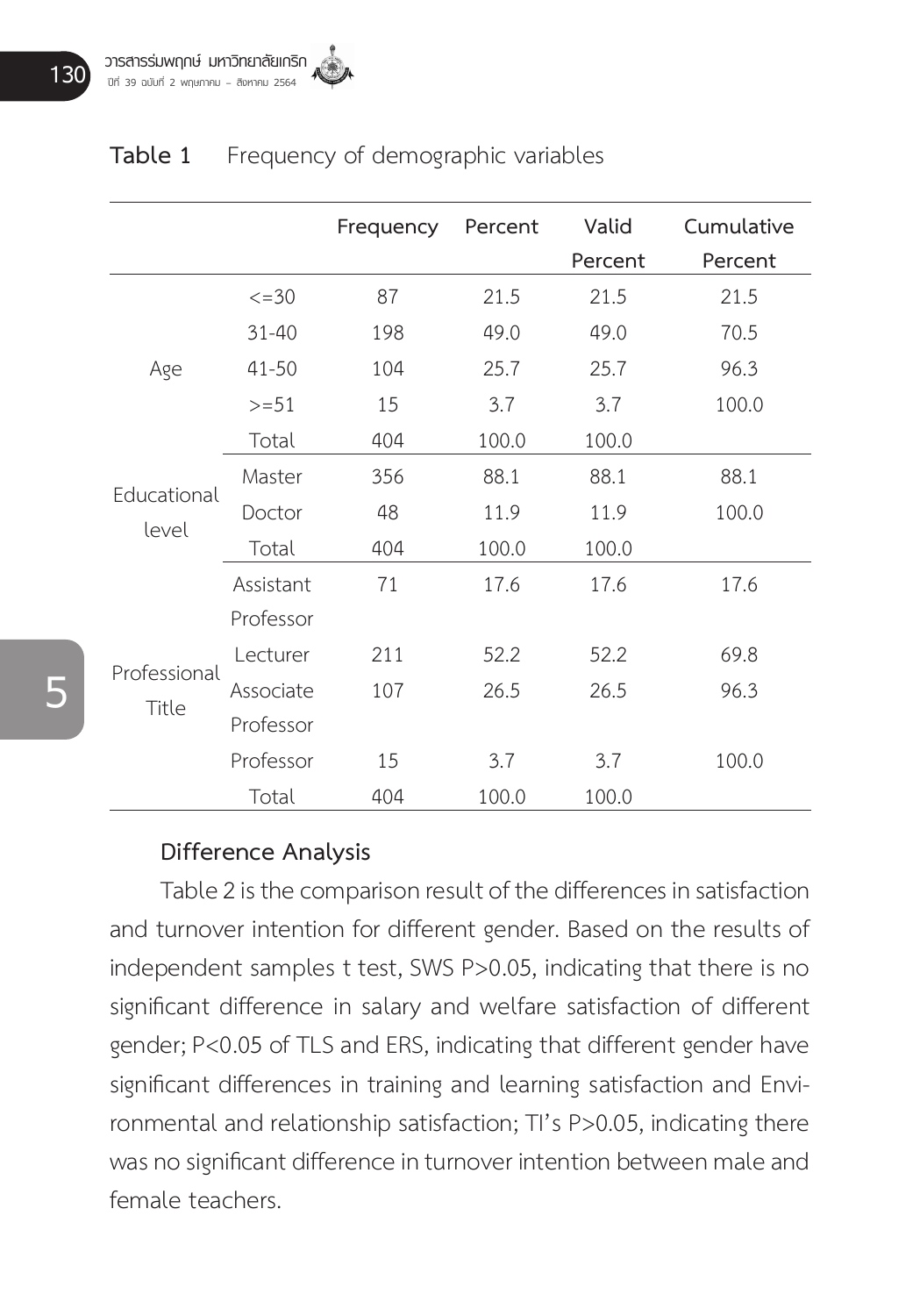|                                        | Gender | N   | Mean   | Std.      | t        | Sig.       |
|----------------------------------------|--------|-----|--------|-----------|----------|------------|
|                                        |        |     |        | Deviation |          | (2-tailed) |
| Salary and welfare                     | male   | 185 | 3.0797 | 1.06867   |          |            |
| satisfaction (SWS)                     | female | 219 | 3.2409 | .99132    | $-1.571$ | .117       |
| Training and                           | male   | 185 | 3.3973 | 1.03944   |          |            |
| learning satisfaction<br>(TLS)         | female | 219 | 3.6164 | .89764    | $-2.274$ | .024       |
| Environmental                          | male   | 185 | 3.2203 | .82944    |          |            |
| and relationship<br>satisfaction (ERS) | female | 219 | 3.4555 | .54711    | $-3.410$ | .001       |
| Evaluation and                         | male   | 185 | 3.1878 | .77200    |          |            |
| promotion<br>satisfactionm (EPS)       | female | 219 | 3.5377 | .62351    | $-5.038$ | .000       |
| Turnover intention                     | male   | 185 | 2.8811 | .90892    |          |            |
| $(\top \vert)$                         | female | 219 | 2.8322 | .76031    | .589     | .556       |

#### **Table 2** Difference analysis of gender

The results of the ANOVA test showed that with ages as the grouping variable, SWS's P<0.05, indicating that there are significant differences in salary satisfaction among different age groups, and middle-aged teachers' satisfaction is higher; TLS's P<0.05, indicating training in different age groups There is a significant difference in satisfaction. Teachers below 30 years old have the lowest satisfaction with training; ERS P<0.05, indicating that different age groups have significant differences in satisfaction with the environment and relationships. Teachers older than 50 years old have the lowest satisfaction with the environment and relationships. Satisfaction is the highest; P>0.05 for EPS indicates that there is no significant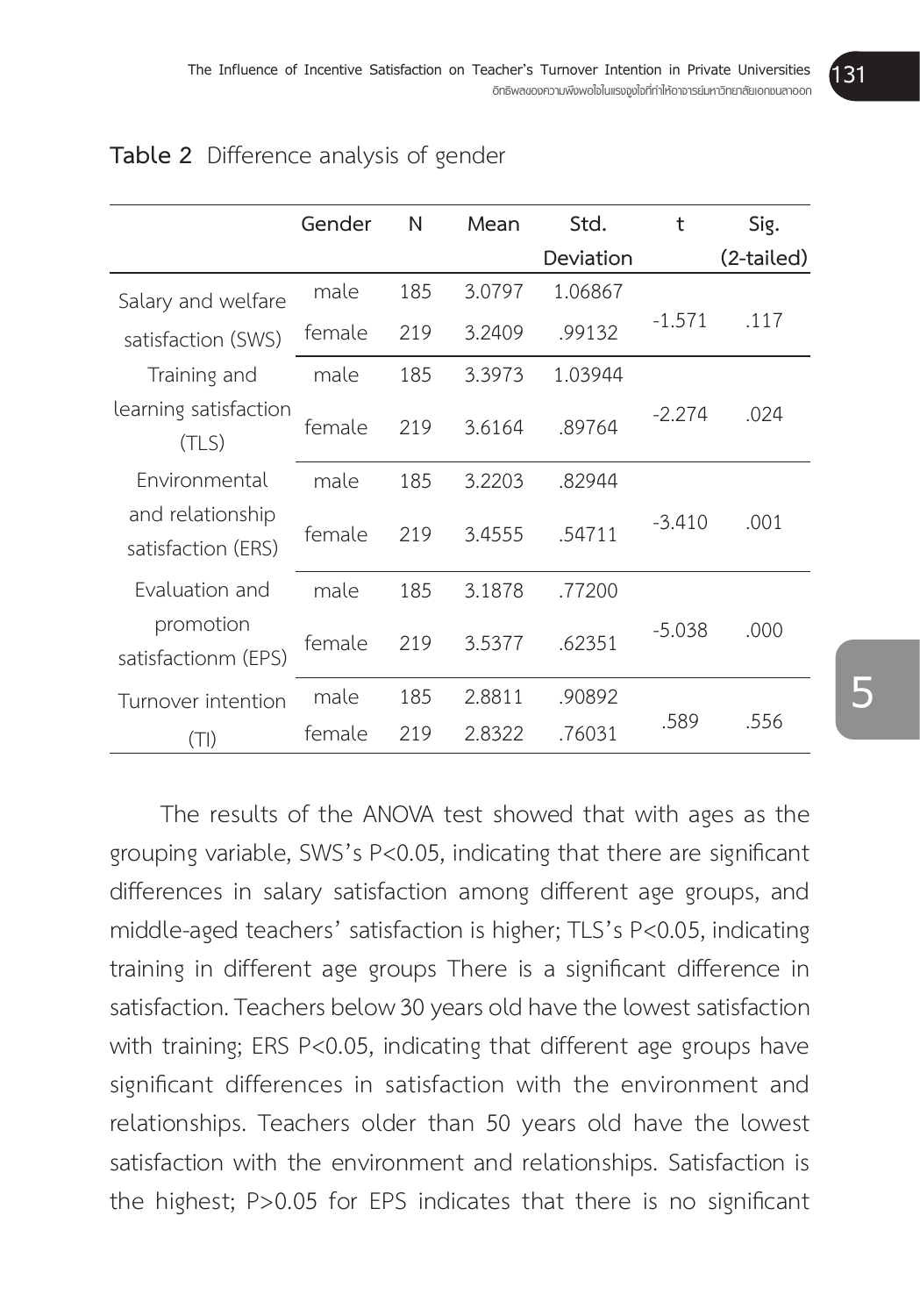difference in satisfaction with evaluation and promotion among different age groups; P<0.05 for TI indicates that there is a significant difference in the turnover intention of teachers of different age groups. Teachers who are over 50 years old have the highest tendency to leave their jobs.

|                    |             | N   | Mean   | Std. Deviation Std. Error |        | F      | Sig. |
|--------------------|-------------|-----|--------|---------------------------|--------|--------|------|
|                    | $\leq$ = 30 | 87  | 2.4914 | 1.06711                   | 11441  |        |      |
| Salary and         | $31 - 40$   | 198 | 3.2538 | 1.00427                   | .07137 |        |      |
| welfare            | $41 - 50$   | 104 | 3.5721 | .77638                    | .07613 | 21.080 | .000 |
| satisfaction (SWS) | $>=51$      | 15  | 3.1333 | .84445                    | .21804 |        |      |
|                    | Total       | 404 | 3.1671 | 1.02931                   | .05121 |        |      |
|                    | $\leq$ =30  | 87  | 3.0144 | 1.04224                   | .11174 |        |      |
| Training and       | $31 - 40$   | 198 | 3.6124 | .99156                    | .07047 |        |      |
| learning           | 41-50       | 104 | 3.7620 | .71850                    | .07045 | 11.490 | .000 |
| satisfaction (TLS) | $>=51$      | 15  | 3.4500 | .79732                    | .20587 |        |      |
|                    | Total       | 404 | 3.5161 | .97011                    | .04826 |        |      |
|                    | $\leq$ =30  | 87  | 3.2557 | .53643                    | .05751 |        |      |
| Environmental      | $31 - 40$   | 198 | 3.3144 | .76939                    | .05468 |        |      |
| and relationship   | $41 - 50$   | 104 | 3.5361 | .63515                    | .06228 | 4.388  | .005 |
| satisfaction (ERS) | $>=51$      | 15  | 3.0167 | .76454                    | .19740 |        |      |
|                    | Total       | 404 | 3.3478 | .69985                    | .03482 |        |      |
|                    | $\leq$ =30  | 87  | 3.3477 | .79182                    | .08489 |        |      |
| Evaluation and     | $31 - 40$   | 198 | 3.4242 | .76979                    | .05471 |        |      |
| promotion          | $41 - 50$   | 104 | 3.3558 | .51986                    | .05098 | 1.209  | .306 |
| satisfaction (EPS) | $>=51$      | 15  | 3.0833 | .67259                    | .17366 |        |      |
|                    | Total       | 404 | 3.3775 | .71615                    | .03563 |        |      |
|                    | $\leq$ = 30 | 87  | 3.2385 | .93999                    | .10078 |        |      |
| Turnover           | $31 - 40$   | 198 | 2.7159 | .80357                    | .05711 |        |      |
| intention (TI)     | $41 - 50$   | 104 | 2.7596 | .66457                    | .06517 | 9.550  | .000 |
|                    | $>=51$      | 15  | 3.1167 | .88573                    | .22870 |        |      |
|                    | Total       | 404 | 2.8546 | .83096                    | 04134  |        |      |

#### **Table 3** Difference analysis of ages

According to the level of education, the difference analysis is carried out. The independent sample t-test results show that the P values of satisfaction of different educational background groups are all less than 0.05, indicating that the satisfaction of teachers with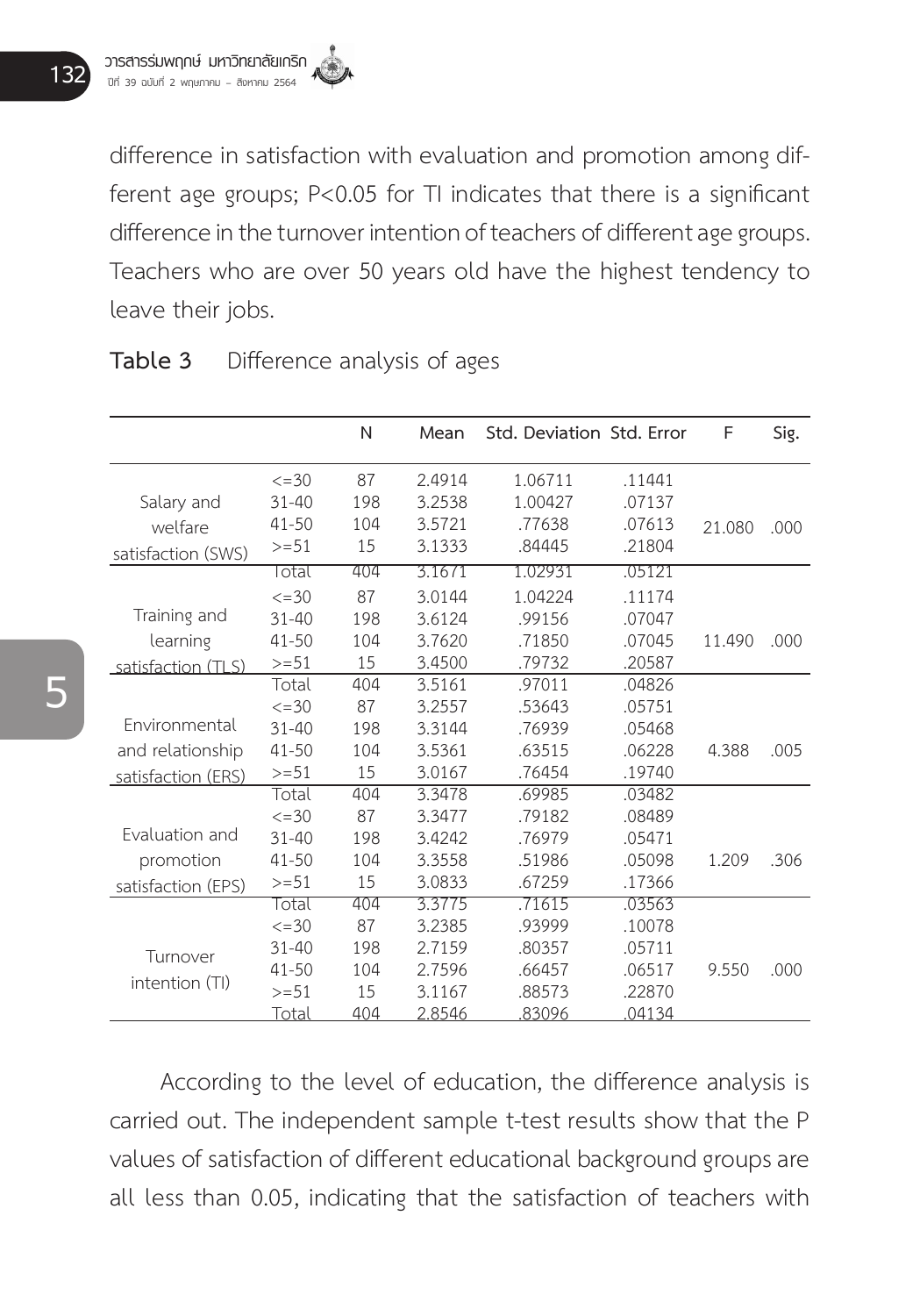different educational backgrounds is significantly different, and the performance of doctors in each satisfaction is higher than Teachers with master's degree and below. For turnover intention, Master and below teachers are significantly lower than doctoral teachers.

|                                   | Educational         | N   | Mean   | Std.      | Std. Error | t        | Sig.       |
|-----------------------------------|---------------------|-----|--------|-----------|------------|----------|------------|
|                                   | level               |     |        | Deviation | Mean       |          | (2-tailed) |
| Salary and welfare                | Master and<br>below | 356 | 3.1053 | 1.03706   | .05496     | $-3.324$ | .001       |
| satisfaction (SWS)                | Doctor              | 48  | 3.6250 | .84740    | .12231     |          |            |
| Training and learning             | Master and<br>below | 356 | 3.4621 | .99416    | .05269     | $-3.079$ | .002       |
| satisfaction (TLS)                | Doctor              | 48  | 3.9167 | .64687    | .09337     |          |            |
| Environmental<br>and relationship | Master and<br>below | 356 | 3.3216 | .72174    | .03825     | $-2.053$ | .041       |
| satisfaction (ERS)                | Doctor              | 48  | 3.5417 | .47078    | .06795     |          |            |
| Evaluation and<br>promotion       | Master and<br>below | 356 | 3.3497 | .73295    | .03885     | $-2.131$ | .034       |
| satisfaction (EPS)                | Doctor              | 48  | 3.5833 | .53924    | .07783     |          |            |
| Turnover intention                | Master and<br>below | 356 | 2.8855 | .83354    | .04418     | 2.047    | .041       |
| (TI)                              | Doctor              | 48  | 2.6250 | .78211    | .11289     |          |            |

**Table 4** Difference analysis of educational level

The results of the one-way ANOVA analysis showed that in all dimensions of incentive satisfaction, the differences between different professional titles are significant, the satisfaction of assistant professor and professors in all aspects are low, and the satisfaction of lecturers and associate professors is high. In terms of turnover intention, assistant professor and professors have the highest turnover intention level, while lecturers and associate professors have lower turnover intention.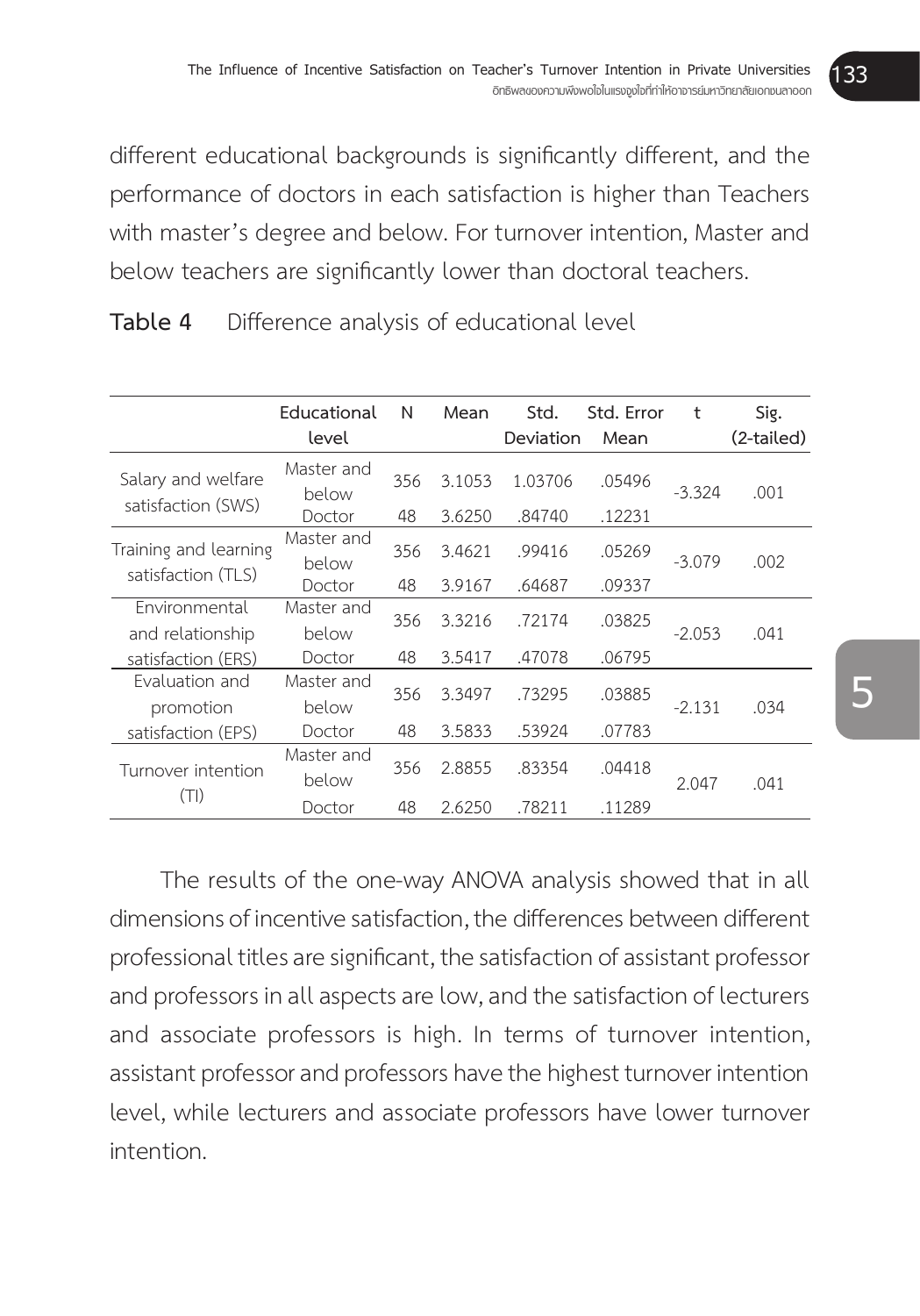# **Table 5** Difference analysis of professional title

|                                  |                        | N   | Mean   | Std.      | Std. Error | F           | Sig. |
|----------------------------------|------------------------|-----|--------|-----------|------------|-------------|------|
|                                  |                        |     |        | Deviation |            |             |      |
|                                  | Assistant Professor    | 71  | 2.2359 | 1.01760   | .12077     |             |      |
| Salary and                       | Lecturer               | 211 | 3.1481 | .93238    | .06419     |             |      |
| welfare<br>satisfaction          | Associate<br>Professor | 107 | 3.8879 | .61644    | .05959     | 52.423      | .000 |
| (SWS)                            | Professor              | 15  | 2.7000 | .89243    | .23042     |             |      |
|                                  | Total                  | 404 | 3.1671 | 1.02931   | .05121     |             |      |
|                                  | Assistant Professor    | 71  | 2.7641 | .99273    | .11782     |             |      |
| Training and                     | Lecturer               | 211 | 3.5261 | .98888    | .06808     |             |      |
| learning<br>satisfaction         | Associate<br>Professor | 107 | 4.0561 | .46998    | .04543     | 32.419      | .000 |
| (TLS)                            | Professor              | 15  | 3.0833 | .72375    | .18687     |             |      |
|                                  | Total                  | 404 | 3.5161 | .97011    | .04826     |             |      |
|                                  | Assistant Professor    | 71  | 3.1162 | .49250    | .05845     |             |      |
| Environmental                    | Lecturer               | 211 | 3.2737 | .76728    | .05282     |             |      |
| and relationship<br>satisfaction | Associate<br>Professor | 107 | 3.7313 | .46034    | .04450     | 20.285      | .000 |
| (ERS)                            | Professor              | 15  | 2.7500 | .76765    | .19821     |             |      |
|                                  | Total                  | 404 | 3.3478 | .69985    | .03482     |             |      |
|                                  | Assistant Professor    | 71  | 3.2007 | .79801    | .09471     |             |      |
| Evaluation and                   | Lecturer               | 211 | 3.3424 | .75419    | .05192     |             |      |
| promotion<br>satisfaction        | Associate<br>Professor | 107 | 3.6519 | .44874    | .04338     | 11.522 .000 |      |
| (EPS)                            | Professor              | 15  | 2.7500 | .59010    | .15236     |             |      |
|                                  | Total                  | 404 | 3.3775 | .71615    | .03563     |             |      |
|                                  | Assistant Professor    | 71  | 3.4613 | .90104    | .10693     |             |      |
|                                  | Lecturer               | 211 | 2.8282 | .78250    | .05387     |             |      |
| Turnover<br>intention (TI)       | Associate<br>Professor | 107 | 2.4065 | .52025    | .05029     | 32.855      | .000 |
|                                  | Professor              | 15  | 3.5500 | .80844    | .20874     |             |      |
|                                  | Total                  | 404 | 2.8546 | .83096    | .04134     |             |      |

#### **Correlation analysis**

The author conducted a correlation analysis on the four variables of incentive satisfaction and turnover intention. The results of the analysis are shown in the following table 6. The Pearson coefficient between the independent variable and the dependent variable is above 0.8, indicating a very strong correlation. The four variables of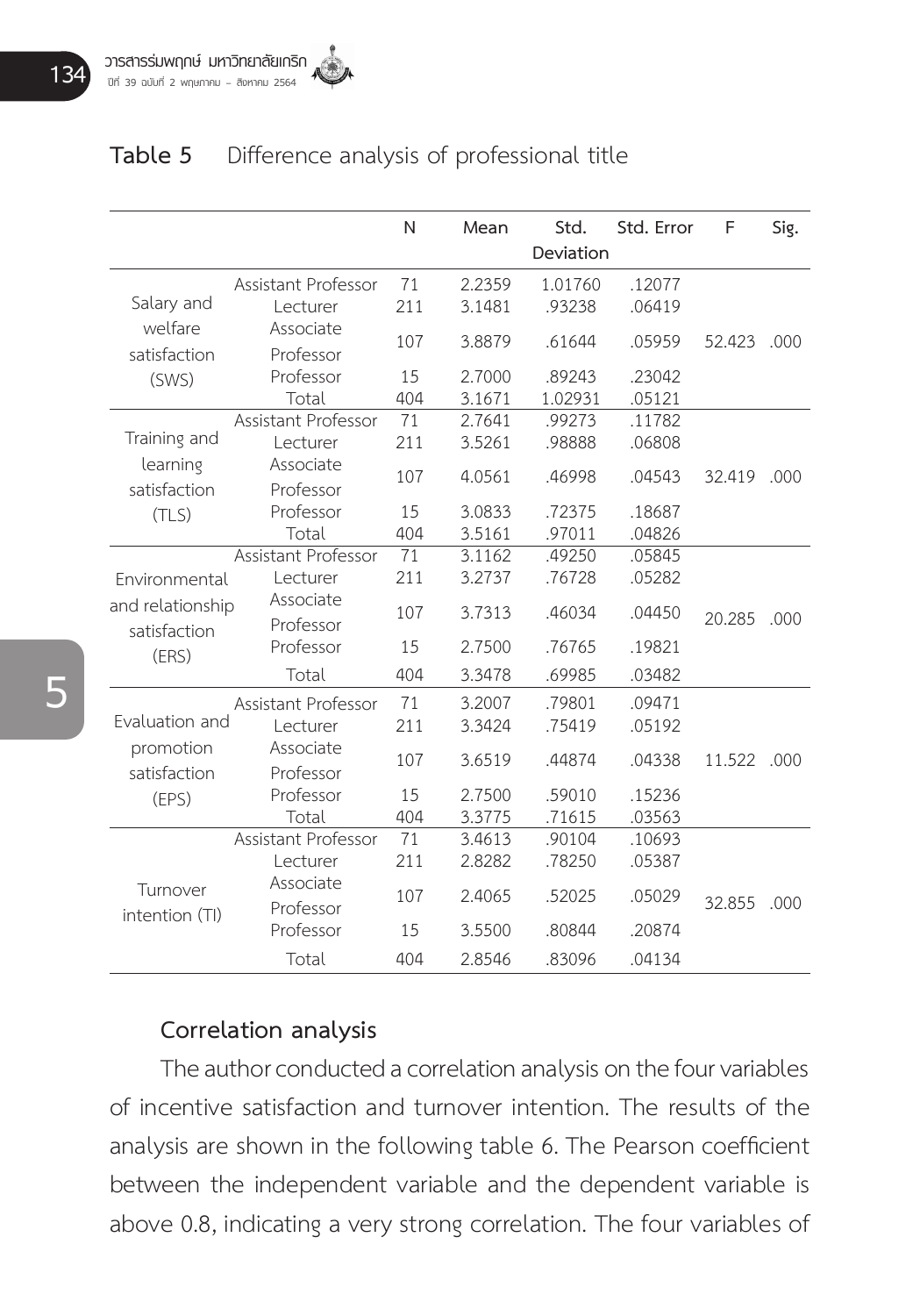incentive satisfaction and turnover intention are all negatively correlated at the level of 0.01. The correlation analysis results verify the hypothesis of this study.

| Table 6 Correlation analysis of incentive satisfaction and turnover |
|---------------------------------------------------------------------|
| intention                                                           |

|                              |                        | Salary and<br>welfare<br>satisfaction | and<br>learning | Training Environmental Evaluation<br>and<br>relationship<br>satisfaction satisfaction | and<br>promotion intention<br>satisfaction | Turnover |
|------------------------------|------------------------|---------------------------------------|-----------------|---------------------------------------------------------------------------------------|--------------------------------------------|----------|
| Salary and                   | Pearson<br>Correlation | 1                                     |                 |                                                                                       |                                            |          |
| welfare<br>satisfaction      | Sig. (2-tailed)        |                                       |                 |                                                                                       |                                            |          |
| (SWS)                        | $\mathbb N$            | 404                                   |                 |                                                                                       |                                            |          |
| Training and<br>learning     | Pearson<br>Correlation | $.949**$                              | 1               |                                                                                       |                                            |          |
| satisfaction<br>(TLS)        | Sig. (2-tailed)        | .000                                  |                 |                                                                                       |                                            |          |
|                              | $\mathbb N$            | 404                                   | 404             |                                                                                       |                                            |          |
| Environmental<br>and         | Pearson<br>Correlation | $.884**$                              | .895**          | $\mathbf{1}$                                                                          |                                            |          |
| relationship<br>satisfaction | Sig. (2-tailed)        | .000                                  | .000            |                                                                                       |                                            |          |
| (ERS)                        | $\mathbb N$            | 404                                   | 404             | 404                                                                                   |                                            |          |
| Evaluation and<br>promotion  | Pearson<br>Correlation | $.832***$                             | $.851***$       | $.921***$                                                                             | $\mathbf{1}$                               |          |
| satisfaction                 | Sig. (2-tailed)        | .000                                  | .000            | .000                                                                                  |                                            |          |
| (EPS)                        | $\mathbb N$            | 404                                   | 404             | 404                                                                                   | 404                                        |          |
| Turnover                     | Pearson<br>Correlation | $-939**$                              | $-917**$        | $-0.864***$                                                                           | $-0.875***$                                | 1        |
| intention (TI)               | Sig. (2-tailed)        | .000                                  | .000            | .000                                                                                  | .000                                       |          |
|                              | $\mathbb N$            | 404                                   | 404             | 404                                                                                   | 404                                        | 404      |

\*\*. Correlation is significant at the 0.01 level (2-tailed).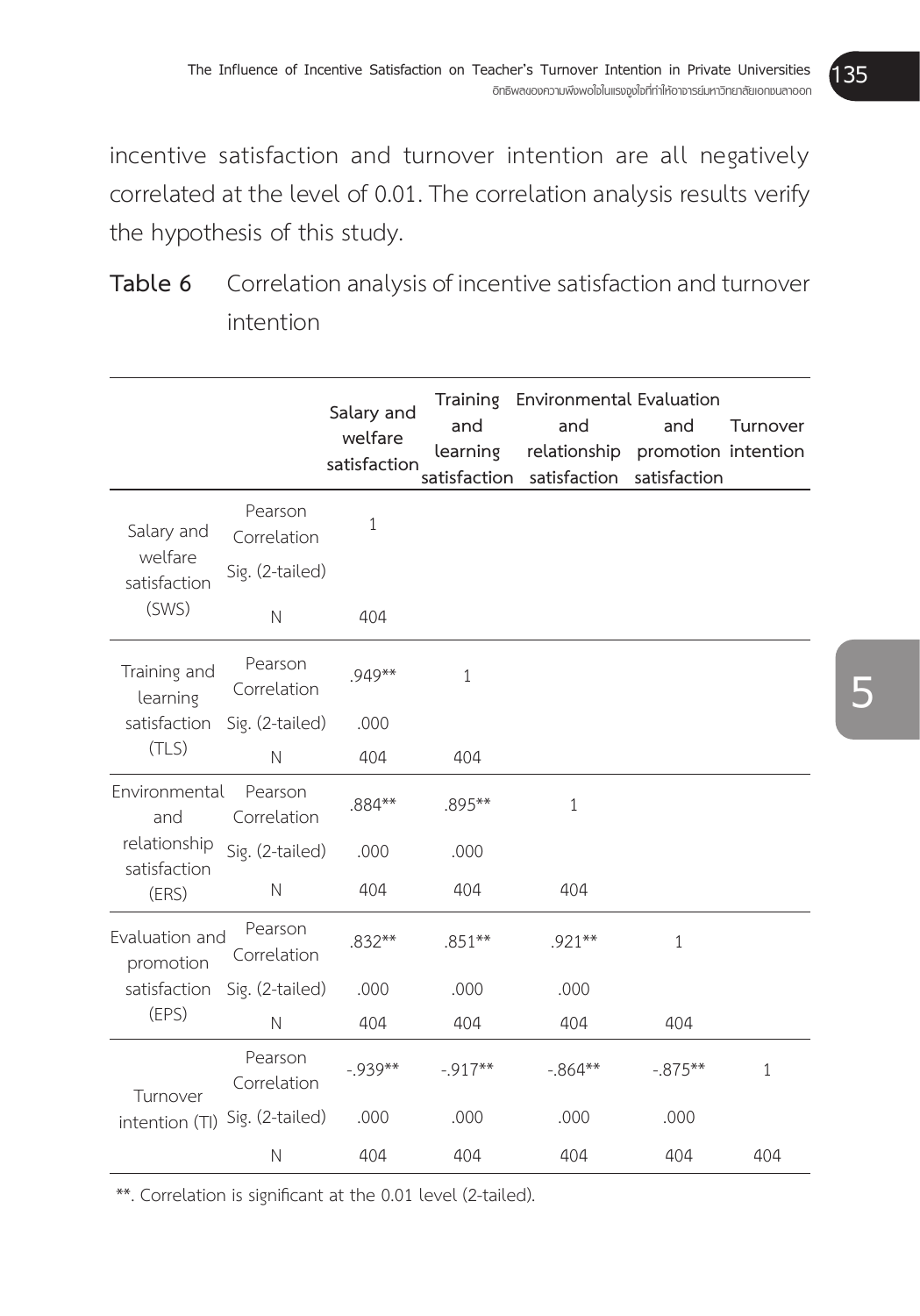## **Regression analysis**

This study uses multiple linear regression analysis to compare the impact of 4 incentive satisfaction on turnover intention. The method of "forward style" is used to establish amultiple regression equation.

| Model | R     | R Square | Adjusted R Square | Std. Error of the<br>Estimate |
|-------|-------|----------|-------------------|-------------------------------|
|       | .939a | .882     | .882              | .28561                        |
| 2     | .954b | .910     | .910              | .24958                        |
| 3     | .956c | .915     | .914              | .24363                        |
| 4     | .957d | .916     | .915              | .24172                        |

#### **Table 7** Model Summary

a. Predictors: (Constant), Salary and welfare satisfaction

b. Predictors: (Constant), Salary and welfare satisfaction, Evaluation and promotion satisfaction

c. Predictors: (Constant), Salary and welfare satisfaction, Evaluation and promotion satisfaction, Environmental and relationship satisfaction

d. Predictors: (Constant), Salary and welfare satisfaction, Evaluation and promotion satisfaction, Environmental and relationship satisfaction, Training and learning satisfaction

 The model has been fitted 4 times, and the result of model 4 shall prevail. The model summary result is a test of the fitting effect of the equation. R Square is the coefficient of determination, indicating the amount of information that contains all the variation, and represents the size of the equation fitting effect. After incorporating all the variables into the regression model, adjusted R Square is 0.915. It shows that in the model, the interpretation of turnover tendency by four independent variables is 91.5%.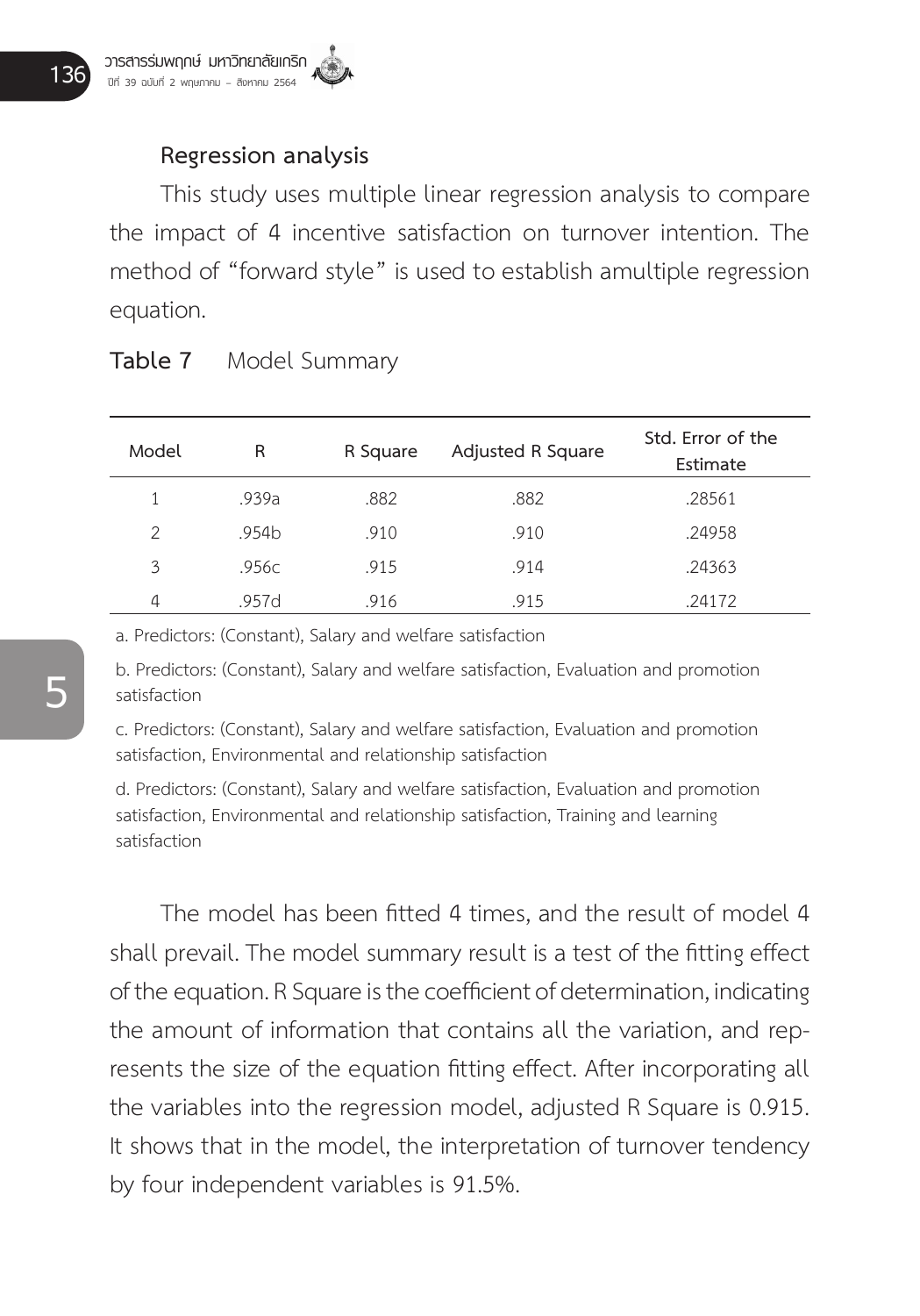# **Table 8** ANOVA<sup>ª</sup> Regression equation test

|                | Model      | Sum of Squares | df             | Mean Square | F        | Sig.  |
|----------------|------------|----------------|----------------|-------------|----------|-------|
|                | Regression | 245.477        | 1              | 245.477     | 3009.325 | .000b |
| $\mathbf{1}$   | Residual   | 32.792         | 402            | .082        |          |       |
|                | Total      | 278.269        | 403            |             |          |       |
|                | Regression | 253.290        | $\overline{2}$ | 126.645     | 2033.082 | .000c |
| $\overline{2}$ | Residual   | 24.979         | 401            | .062        |          |       |
|                | Total      | 278.269        | 403            |             |          |       |
|                | Regression | 254.526        | 3              | 84.842      | 1429.358 | .000d |
| 3              | Residual   | 23.743         | 400            | .059        |          |       |
|                | Total      | 278.269        | 403            |             |          |       |
|                | Regression | 254.956        | 4              | 63.739      | 1090.890 | .000e |
| 4              | Residual   | 23.313         | 399            | .058        |          |       |
|                | Total      | 278.269        | 403            |             |          |       |

a. Dependent Variable: Turnover intention

b. Predictors: (Constant), Salary and welfare satisfaction

c. Predictors: (Constant), Salary and welfare satisfaction, Evaluation and promotion satisfaction

d. Predictors: (Constant), Salary and welfare satisfaction, Evaluation and promotion satisfaction, Environmental and relationship satisfaction

e. Predictors: (Constant), Salary and welfare satisfaction, Evaluation and promotion satisfaction, Environmental and relationship satisfaction, Training and learning satisfaction

The test result of the regression equation showed that F=1090.890, P=0.000<0.05, the difference was statistically significant, indicating that the equation is meaningful, and the partial regression coefficient of at least one independent variable is not 0. The test of the regression effect of the independent variables requires further analysis.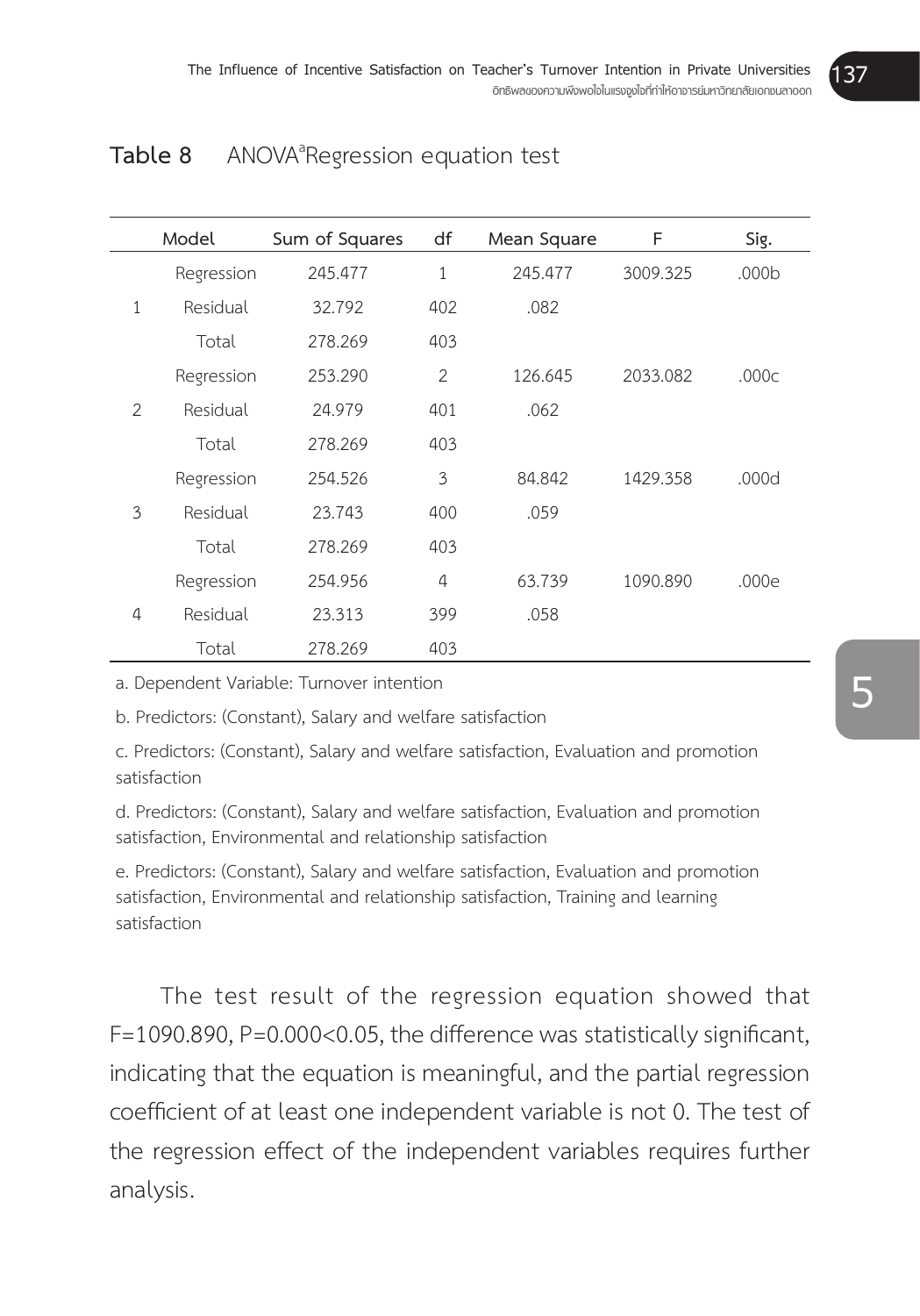# **Table 9** Coefficients <sup>a</sup> of variables

| Model                                                   | Unstandardized Standardized<br>Coefficients |      | Coefficients | t              | Sig.  | 95.0% Confidence<br>Interval for B |                |
|---------------------------------------------------------|---------------------------------------------|------|--------------|----------------|-------|------------------------------------|----------------|
|                                                         | B<br>Std. Error                             |      | Beta         |                |       | Lower<br>Bound                     | Upper<br>Bound |
| (Constant)                                              | 5.683                                       | .067 |              | 84.432         | .000  | 5.551                              | 5.816          |
| Salary and welfare<br>satisfaction (SWS)                | $-.540$                                     | .038 | $-669$       | $-14.134$ .000 |       | $-615$                             | $-0.465$       |
| Evaluation and<br>promotion<br>satisfaction (EPS)       | $-479$                                      | .044 | $-413$       | $-10.992$ .000 |       | $-565$                             | $-394$         |
| Environmental<br>and relationship<br>satisfaction (ERS) | $-.282$                                     | .054 | $-228$       | 5.057          | .000. | $-166$                             | $-376$         |
| Training and learning<br>satisfaction (TLS)             | $-116$                                      | .043 | $-135$       | $-2.712$       | .007  | $-200$                             | $-.032$        |

a. Dependent Variable: Turnover intention (TI)

 The above coefficient table is the final analysis result of each independent variable. Among them, the variables finally left in the regression equation of Model 4 are all four independent variables, indicating that these four satisfactions are the main influencing factors of turnover intention. From the perspective of the signs of the partial regression coefficients, both satisfaction and turnover intention have a negative effect, that is, the higher the satisfaction, the lower the turnover intention, which is also consistent with the previous correlation analysis results. Since the absolute value of the standardized regression coefficient represents the degree of influence of the independent variable on the dependent variable, this regression result shows that salary and welfare satisfaction has the greatest influence on turnover intention among the four independent variables,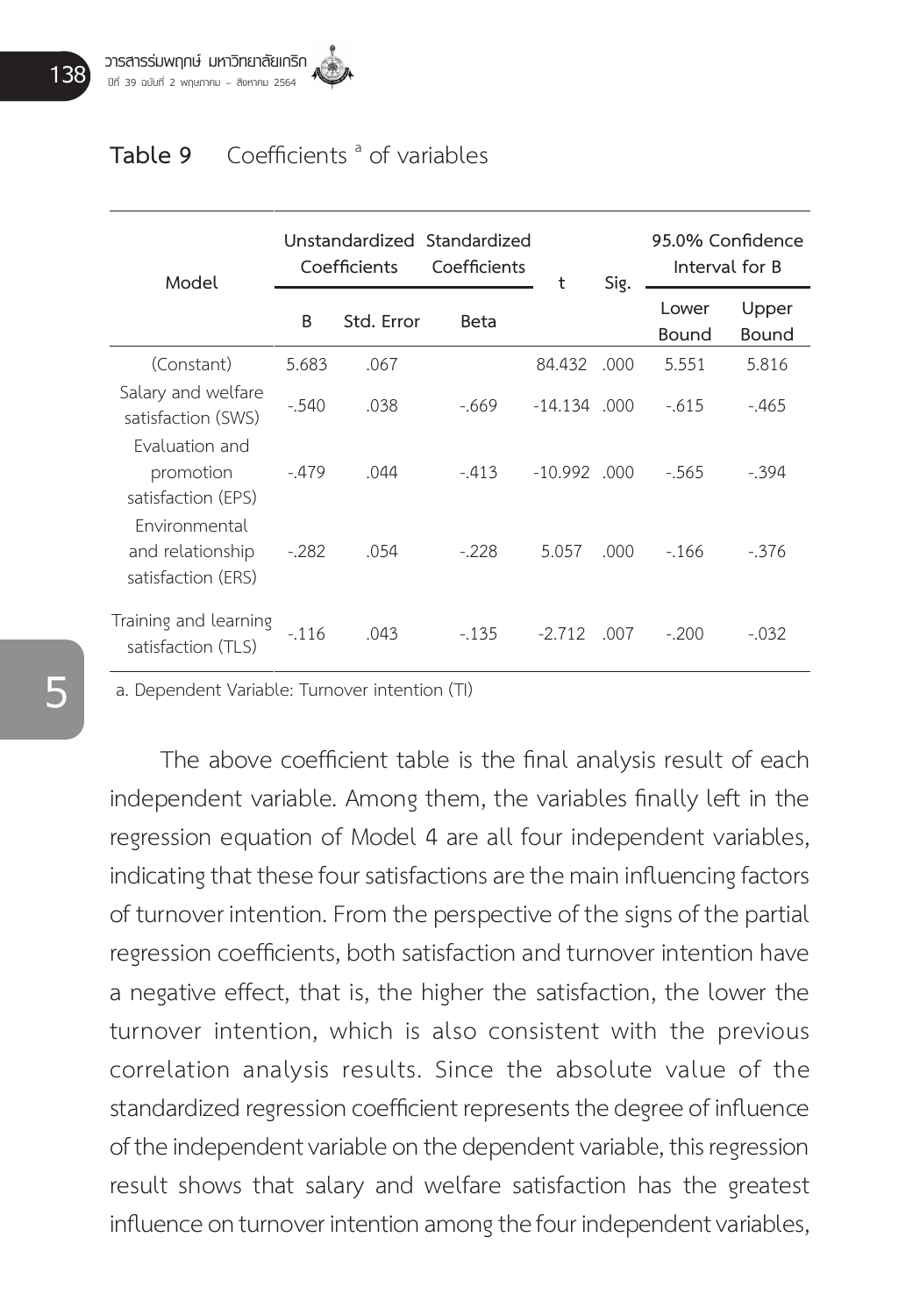and salary and welfare satisfaction increases by one unit, turnover intention decreased by 0.669 units, as did the satisfaction of the other three. Finally, the regression equation can be derived:

TI=5.683-0.669\*SWS-0.413\*EPS-0.228\*ERS-0.135\*TLS

# **Conclusions and recommendations**

# **Conclusions**

# **Conclusions on research question 1**

The analysis shows that salary and welfare satisfaction have a significant negative impact on turnover intention; training and learning satisfaction have a significant negative impact on turnover intention; environment and relationship satisfaction have a significant negative impact on turnover intention; evaluation and promotion Satisfaction has a significant negative impact on turnover intention. All hypotheses were accepted in this study.

# **Conclusions on research question 2**

The multiple regression equation shows that salary and welfare satisfaction has the greatest influence on turnover intention among the four independent variables, followed by evaluation and promotion satisfaction, followed by environment and relationship satisfaction, and the least influential variable is training and learning satisfaction.

# **Recommendations**

Leaders of private universities should pay attention to improving teacher incentive satisfaction. Conduct regular surveys and adjust incentive measures in time. This working attitude and state not only reflects the humanization of management, but also enables managers to fundamentally discover some shortcomings or shortcomings in the incentive mechanism, so as to adjust incentive measures in time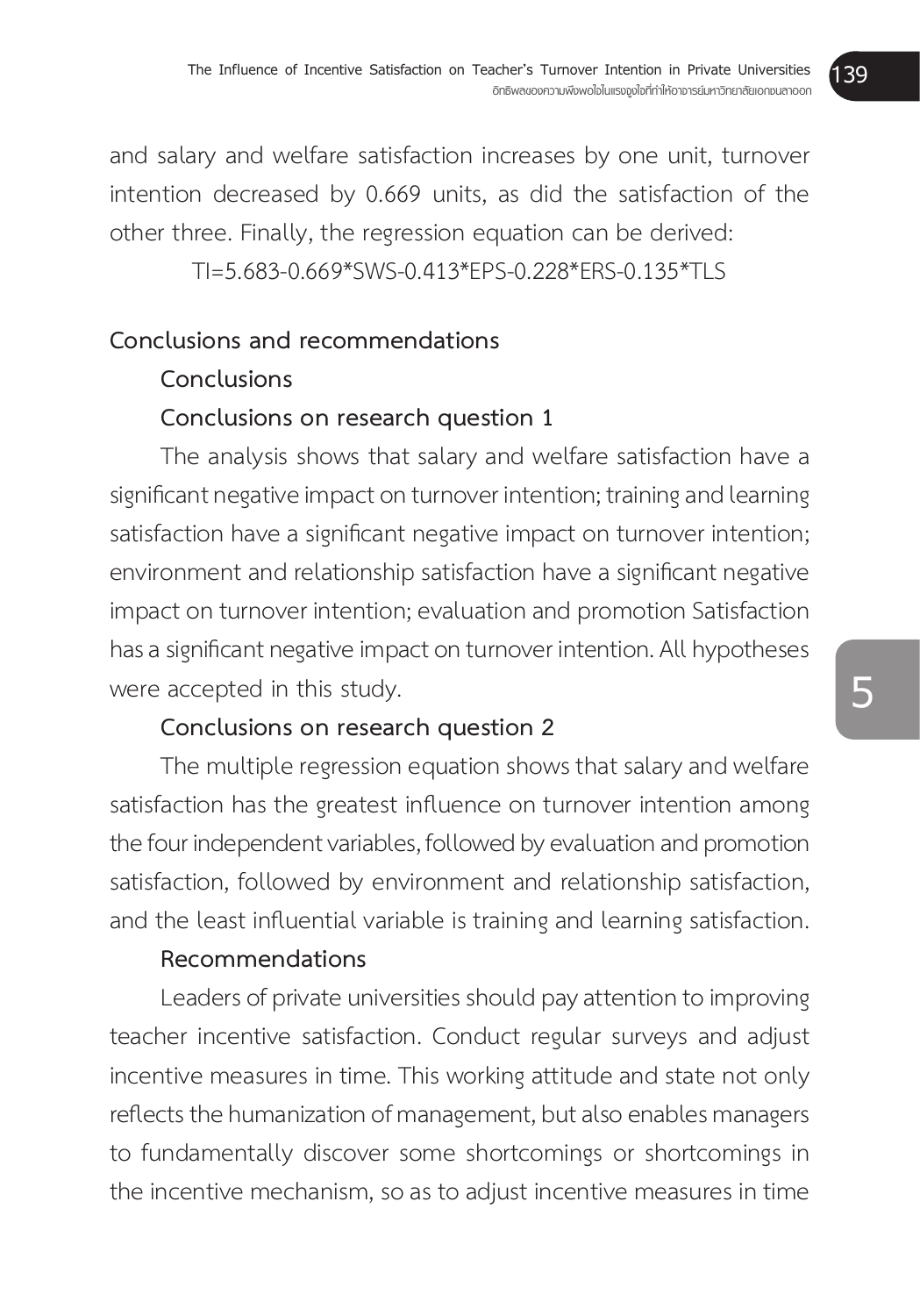and improve the incentive mechanism. According to the conclusions of this research, private universities in China need to raise the level of wages and benefits, and improve the evaluation and promotion mechanism. University leaders should increase communication with teachers and discuss development plans and incentives.

#### **Limitations**

This research mainly focuses on the study of incentive factor satisfaction on turnover intention. In terms of the scope of research, there are regional limitations; in terms of variable relations, the mediation and adjustment effects of other factors are not considered; in terms of research, the perspective of organizational development is not considered.

#### **Future research**

In the future, research perspectives can be expanded and research on the mechanism of organizational factors, such as organizational learning, organizational climate, organizational support, organizational commitment, work self, self-efficacy, etc., can be used between satisfaction and turnover intention.

#### **References**

- Addai, P., Kyeremeh, E., Abdulai, W., & Sarfo, J. O. (2018). Organizational Justice and Job Satisfaction as Predictors of Turnover Intentions among Teachers in the Off in so South District of Ghana. *European Journal of Contemporary Education*, 7(2), 235-243.
- Alderfer, C. P. (1969). An empirical test of a new theory of human needs. *Organizational behavior and human performance*, 4(2), 142-175.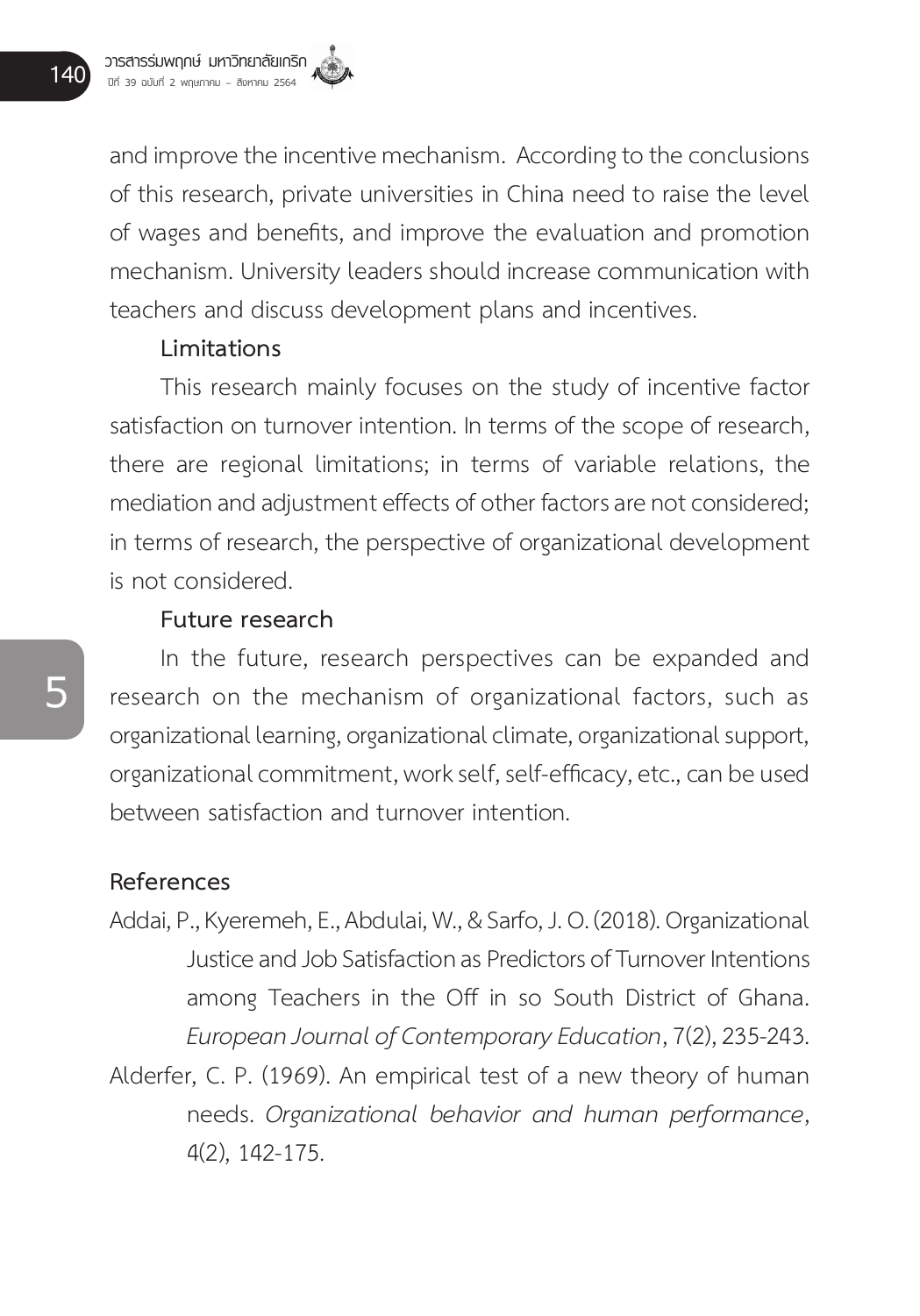- Blau, P. M. (1964). *Exchange and power in social life*. New York : John Wiley & Sons.
- Chen Li. (2019). Misunderstandings of the Teacher Incentive Mechanism in Private Universities and Ways to Improve it. *Human Resources Development*, 14(22), 42-43. Doi:10.19424/j.cnki.41- 1372/d.2019.22.020
- Cropanzano, R., & Mitchell, M. S. (2005). Social exchange theory : An interdisciplinary review. *Journal of management*, 31(6), 874- 900.
- Eisenberger, R., Kuhlman, D. M., & Cotterell, N. (1992). Effects of social values, effort training, and goal structure on task persistence. *Journal of Research in Personality,* 26(3), 258-272.
- Herzberg, F., Mausner, B., & Snyderman, B. B. (1959). *The Motivation to Work (2nd ed.)*. New York : John Wiley & Sons.
- Kaiser, H. F. (1974). An index of factorial simplicity. *Psychometrika,*  39(1), 31-36.
- Li Baihong. (2016). Research on the relationship between satisfaction with motivation factors and turnover intention of post-90s employees. *Modern Business*, 18(36), 58-59. Doi:10.14097/j. cnki.5392/2016.36.029.
- Li Zhongheng & Xu Min. (2010). An Empirical Study on the Relationship between Work Values and Incentive Satisfaction-Taking Software Enterprise Knowledge Workers as an Example. *World of Labor and Social Security (Theory Edition)*, 10(6), 48-52. Doi:10.3969/j.issn.1007-7243.2010.12.016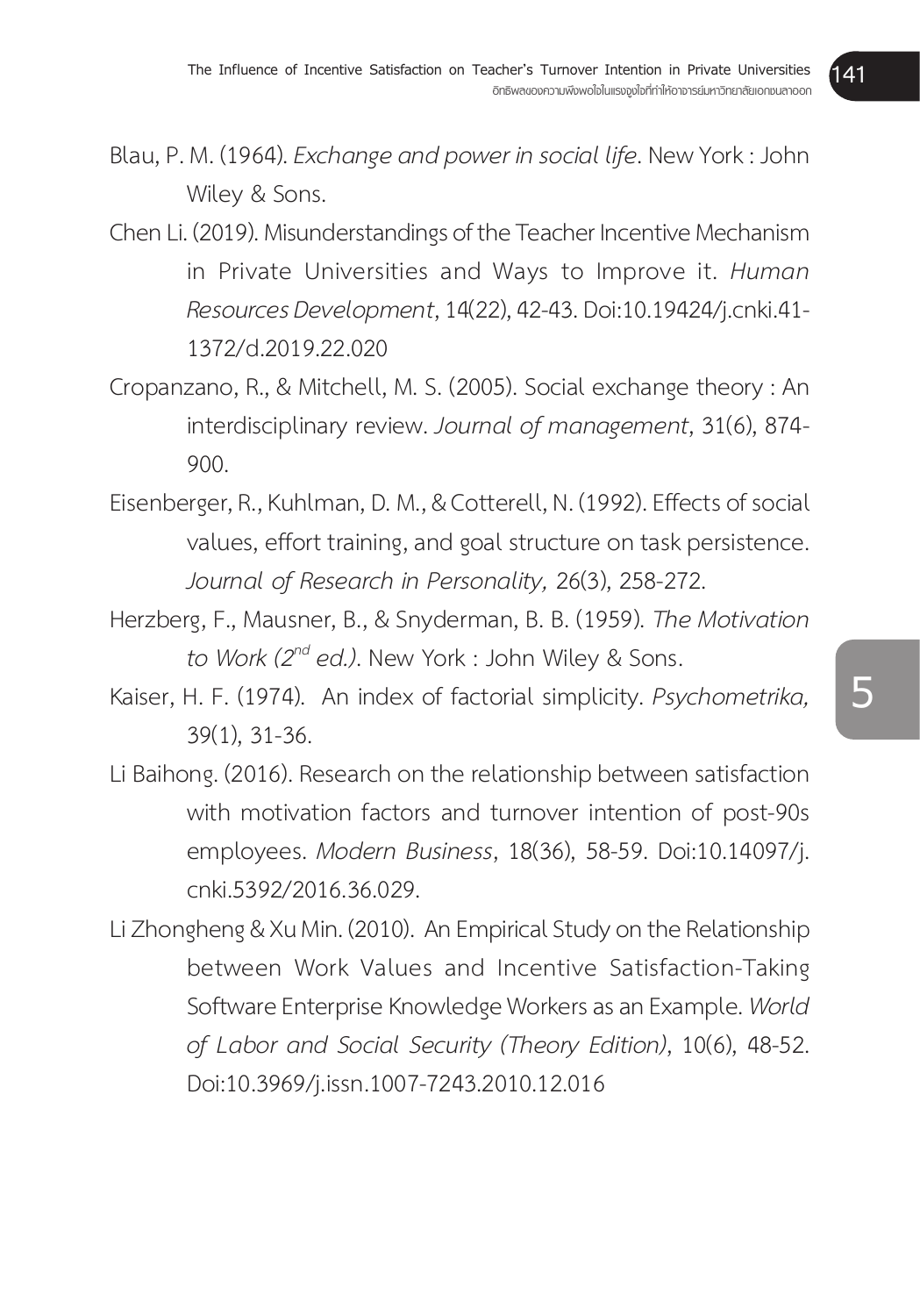Liu Qinghua. (2013). Research on post-90s employee management based on questionnaire survey. *Journal of Weifang Engineering Vocational College*, 26(3), 53-55. Doi:10.3969/j.issn.1009- 2080.2013.03.016

Miller, H. E., Katerberg, R., & Hulin, C. L. (1979). Evaluation of the Mobley, Horner, and Hollingsworth model of employee turnover. *Journal of Applied Psychology*, 64(5), 509.

Ministry of Education. (2019). *China Education Statisstic Bulletin.* (June 11, 2020) Retrieved from http://www.moe.gov.cn/s78/A03/ moe\_560/jytjsj\_2019/qg/.

Mobley, W. H. (1977). Intermediate linkages in the relationship between job satisfaction and employee turnover. *Journal of applied psychology*, 62(2), 237.

Mobley, W. H., Griffeth, R. W., Hand, H. H., & Meglino, B. M. (1979). Review and conceptual analysis of the employee turnover process. *Psychological bulletin*, 86(3), 493.

Peng Lixia & Meng Huiling. (2017). The plight of the construction of teaching staff in private universities and strategies for sustainable development. *Economic Research Guide*, 13(35), 67-68. Doi:10.3969/j.issn.1673-291X.2017.35.027

Porter, L. W., & Lawler, E. E. (1968). *Managerial attitudes and performance.* Homewood, IL : Irwin-Dorsey.

Price, J. L. (2001). Reflections on the determinants of voluntary turnover. *International Journal of Manpower*, 22(7), 600-624.

Price, J. L., & Mueller, C. W. (1981). A causal model of turnover for nurses. *Academy of Management Journal*, 24(3), 543-565.